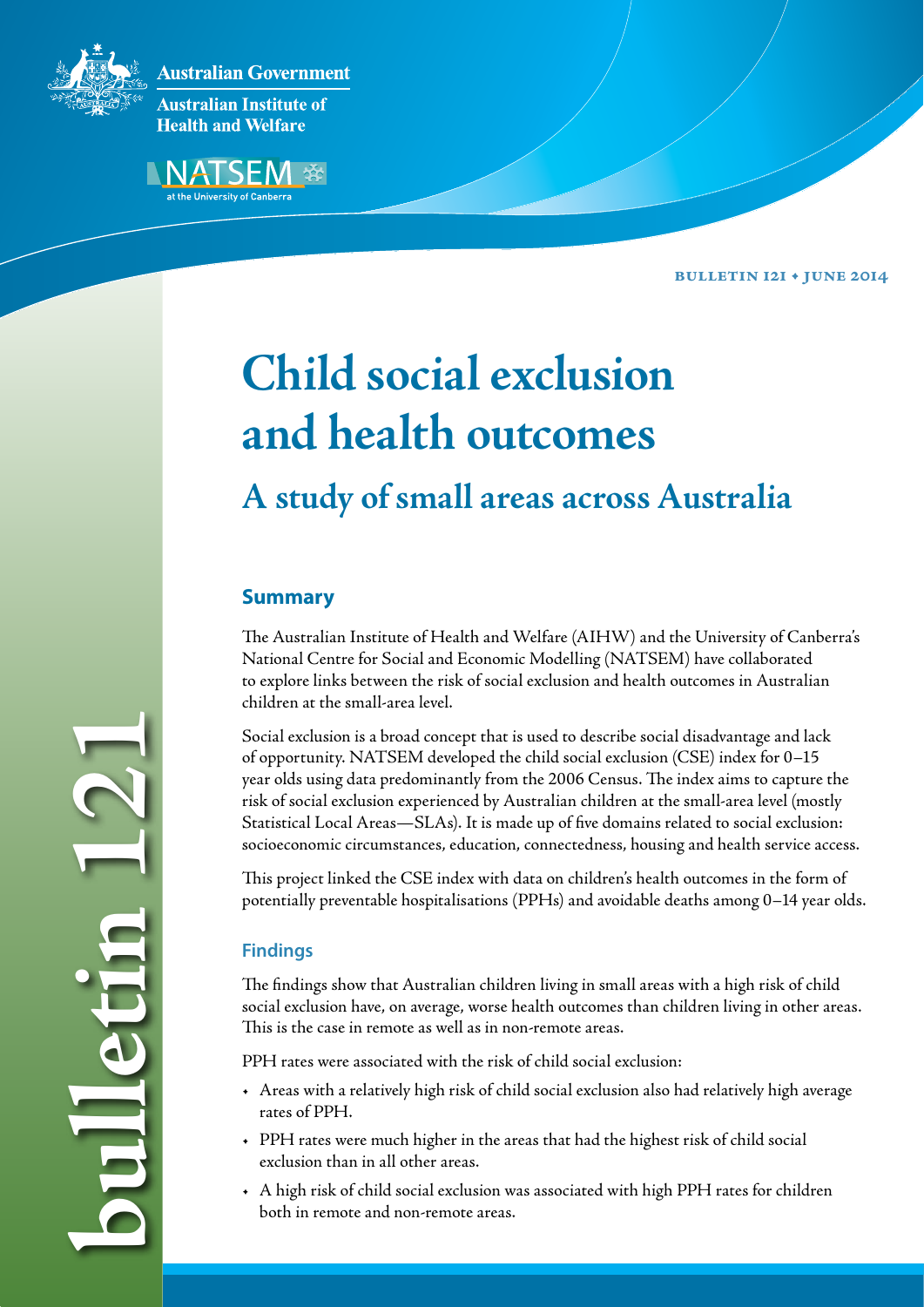• Children living in *Remote* and *Very remote* areas had higher rates of PPH than would be expected based on the CSE index alone.

Areas with a relatively high risk of child social exclusion also had relatively high rates of avoidable deaths. The estimated annual rate of avoidable deaths among the 20% of children who lived in the areas with the highest risk of child social exclusion was 32 per 100,000 children. This is more than twice as high as the 15 avoidable deaths per 100,000 children that occurred among the 20% of children who lived in the areas with the lowest risk of child social exclusion.

The findings suggest that geographical modelling of disadvantage at the small-area level may be a valuable tool to help focus policy programs aimed at improving the health and wellbeing of Australia's children. Characteristics of areas with unexpectedly good or poor health outcomes given their score on the CSE index can be used to identify other factors that, like remoteness, have an association with children's health outcomes that is independent of social exclusion.

| <b>Contents</b> |
|-----------------|
|                 |
|                 |
|                 |
|                 |
|                 |
|                 |
|                 |
|                 |
|                 |
|                 |
|                 |
|                 |
|                 |
|                 |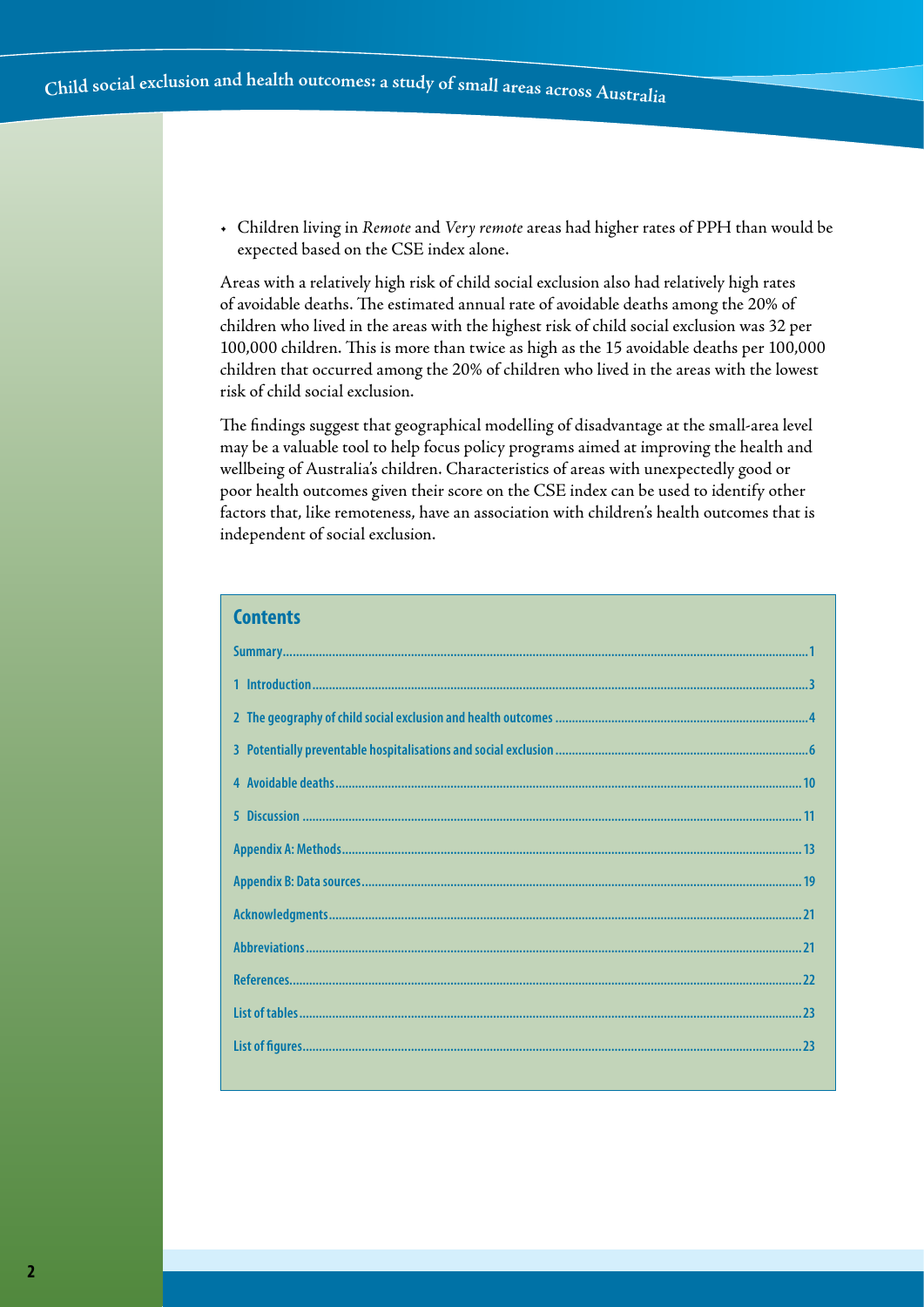# **1 Introduction**

Social exclusion is a broad concept used to describe social disadvantage and lack of resources, opportunity, participation and skills (Levitas et al. 2007). A growing number of studies worldwide have found links between social exclusion (or its components) and health outcomes. Most of these studies have investigated variation in social disadvantage and health outcomes either at the individual level or at a large geographical level (region or country). While these approaches are useful for exploring the relationship between social exclusion and health outcomes, they are limited in their capacity to inform local policy initiatives or targeted distribution of resources at the local level.

In Australia, the National Centre for Social and Economic Modelling (NATSEM) developed the child social exclusion (CSE) index to estimate the risk of social exclusion experienced by children aged 0–15 (Abello et al. 2012; Harding et al. 2009). The CSE index is based on data on socioeconomic circumstances, education, connectedness, housing and health service access from the Australian Bureau of Statistics (ABS) 2006 Census of Population and Housing, the 2009 National Assessment Program—Literacy and Numeracy (NAPLAN) and the 2009 Australian Early Development Index (AEDI). A summary of the domains and variables included in the CSE index is provided in Table A1 (Appendix A). The CSE index estimates the risk of child social exclusion in small areas (based on the Statistical Local Areas, or SLAs, of the ABS Australian Standard Geographical Classification) all over Australia. This makes it possible to study outcomes associated with child social exclusion in a manner that is well suited to inform program delivery at the local level.

Because the CSE index is area based (rather than individual based), it estimates the risk of child social exclusion experienced by the total population of all children living in an area. There is, of course, variation in the actual level of social exclusion experienced by individual children within each area.

A recent study by Butler et al. (2013) found a relationship between the CSE index and rates of hospital admissions for ambulatory care sensitive conditions (ACSCs) (using a similar definition of ACSC as the one used for potentially preventable hospitalisations (PPHs) in this study) among 0–4-year-old children in small areas across Victoria (Local Government Areas, as ACSC data were not available at the SLA level). Their study was the first to confirm the association between social exclusion and poor health outcomes in Australian children.

This bulletin presents the results of a collaborative effort between the Australian Institute of Health and Welfare (AIHW) and NATSEM to explore the relationship between the risk of social exclusion (using the CSE index) and health outcomes in Australian children. The combination of NATSEM's data on child social exclusion and the AIHW's data on children's health outcomes, both at the small-area (SLA) level, represents a unique opportunity to produce the first national study of the relationship between social exclusion and health outcomes in children. PPHs and avoidable deaths were used as measures of health outcomes. In addition to being the only suitable health outcomes with data available at the SLA level, PPHs and avoidable deaths are widely used as indicators of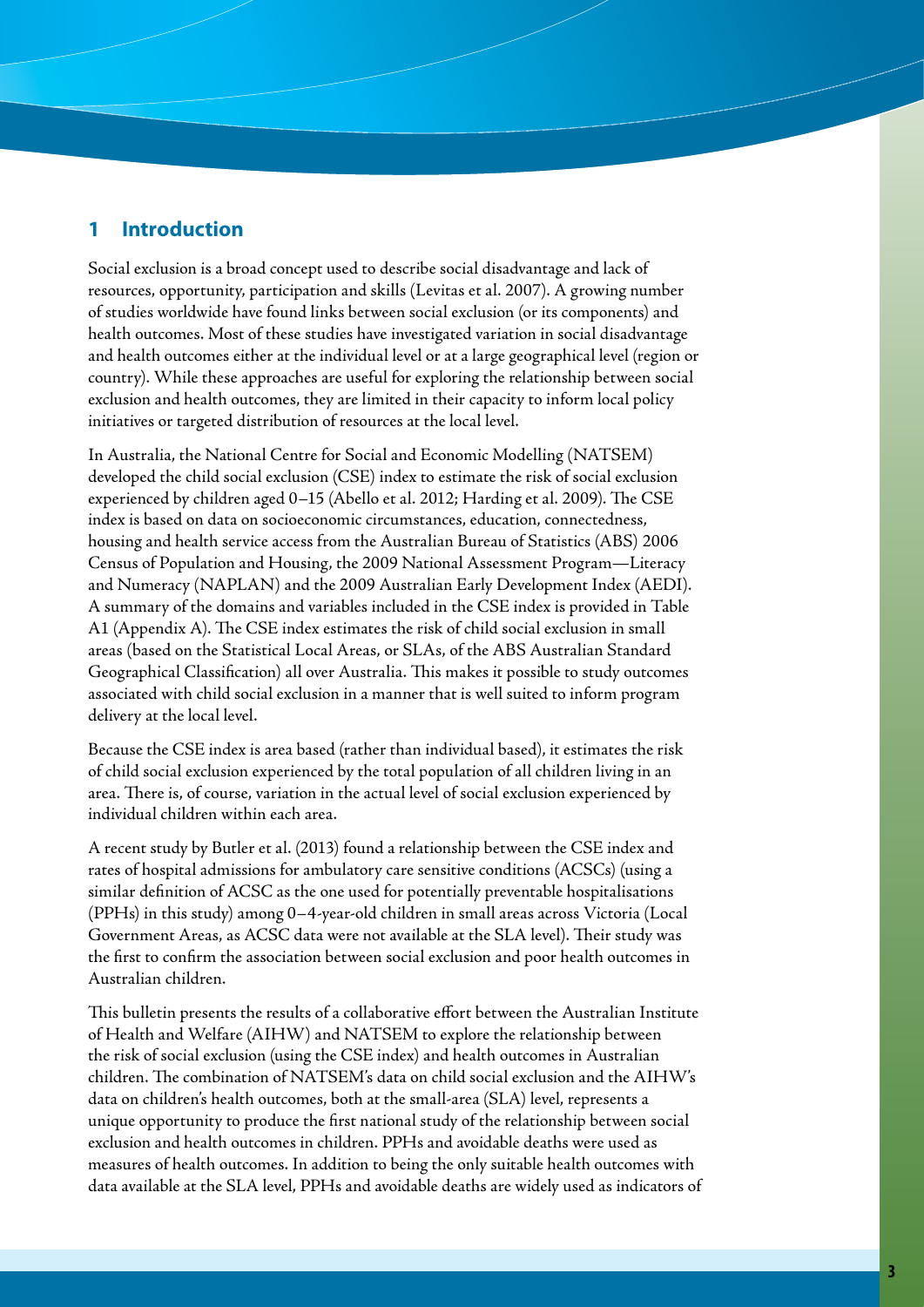broader health outcomes that are sensitive to the effectiveness of the primary health-care system and policies aimed at modifying risk factors (for example, Page et al. 2006; Page et al. 2007). In Australia, they are also performance indicators for the National Healthcare Agreement and in the National Health Performance Framework as measures of high-quality and affordable primary and community health services.

#### **Aims**

The main aim of the project was to investigate whether there is an association between the risk of child social exclusion and children's health outcomes in Australia at the small-area level. If such an association existed, the project also aimed to identify areas that had unexpectedly good or poor health outcomes given their risk of social exclusion and investigate whether these were influenced by the remoteness of the areas.

#### **Methods**

The project used NATSEM's CSE index as a measure of risk of child social exclusion, and data on potentially preventable hospitalisations (PPHs) and avoidable deaths among children aged 0–14 from the AIHW's National Hospital Morbidity Database and National Mortality Database. Although the CSE index is for children aged 0–15, data on PPHs and avoidable deaths were extracted for 0–14 year olds due to the availability of corresponding population data required to calculate rates. The statistical analysis undertaken for avoidable deaths required the calculation of estimated rates for 0–15 year olds based on observed rates for 0–14 year olds.

The results of the project are presented in chapters 2, 3 and 4. Chapter 2 gives a brief overview of how child social exclusion, PPHs and avoidable deaths vary geographically. Chapters 3 and 4 then present the results regarding the associations between child social exclusion and PPHs and between child social exclusion and avoidable deaths, respectively.

For some of the analyses, the areas were ranked based on their CSE index score and divided into quintiles such that each CSE index quintile contained 20% of the total population of the 0–15 year olds that was used when the index was created. The resulting groups of areas are referred to as CSE index quintiles. For more details on the methods, refer to Appendix A.

# **2 The geography of child social exclusion and health outcomes**

#### **Child social exclusion**

Earlier work has shown that the risk of child social exclusion varies geographically in Australia. Abello et al. (2012) found that children in capital cities were less likely to be at risk of social exclusion than children in other areas. There was also much variation between states and territories. New South Wales, Queensland and the Northern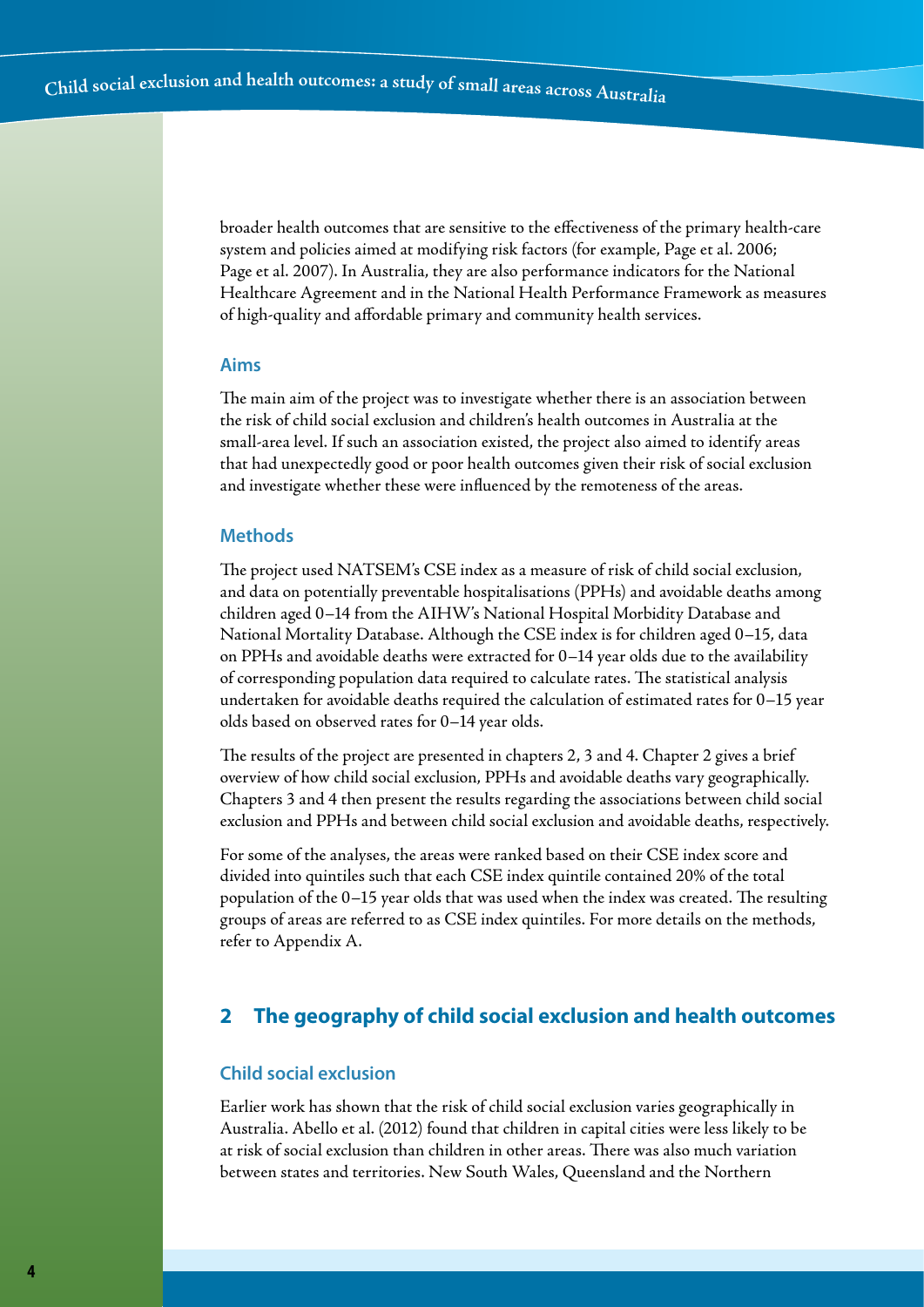Territory all had relatively high proportions of children at risk of social exclusion compared with other jurisdictions (Abello et al. 2012).

This study analysed variation in CSE index scores across the Australian Standard Geographical Classification (ASGC) Remoteness Areas. A higher CSE index score indicates a higher risk of social exclusion. The average risk of child social exclusion increased with remoteness (Table 2.1).

| Remoteness area | <b>Mean CSE index score</b> | <b>Standard deviation</b> | <b>Minimum</b> | <b>Maximum</b> |
|-----------------|-----------------------------|---------------------------|----------------|----------------|
| Major cities    | 15.2                        | 10.8                      | 0.5            | 51.5           |
| Inner regional  | 17.5                        | 8.1                       | 2.3            | 62.4           |
| Outer regional  | 20.8                        | 9.2                       | 5.9            | 63.0           |
| Remote          | 28.2                        | 19.3                      | 5.1            | 86.0           |
| Very remote     | 47.2                        | 22.7                      | 2.2            | 81.2           |

#### **Table 2.1: Child social exclusion (CSE) index score by remoteness area**

*Source:* AIHW analysis of CSE index and remoteness area (2006 ASGC).

#### **Potentially preventable hospitalisations**

Using the same selection of conditions that was used to define PPHs in this study, Page et al. (2007) found substantial geographical variation in rates of PPH (referred to as 'ambulatory care-sensitive conditions' in their study). For the population as a whole, socioeconomically disadvantaged areas generally had higher rates than other areas (Page et al. 2007). There was also variation between states and territories. While most jurisdictions had rates of PPH that were close to the national average (within 11%), the rates of the Australian Capital Territory were much lower and the rates of the Northern Territory much higher (Page et al. 2007).

Looking specifically at rates of PPH in children, the current study found that the rates increased with remoteness, from 22 per 1,000 children in *Major cities* to 48 per 1,000 children in *Very remote* areas (Table 2.2).

|  | Table 2.2: Annual PPH rates <sup>(a)</sup> of children aged 0–14, by remoteness area, 2006–07 to 2008–09 |  |  |
|--|----------------------------------------------------------------------------------------------------------|--|--|
|--|----------------------------------------------------------------------------------------------------------|--|--|

| Remoteness area | Mean PPH rate <sup>(a)</sup> | <b>Standard deviation</b> | <b>Minimum</b> | <b>Maximum</b> |
|-----------------|------------------------------|---------------------------|----------------|----------------|
| Major cities    | 21.8                         | 6.4                       | 5.8            | 69.8           |
| Inner regional  | 23.8                         | 11.1                      | 5.4            | 138.1          |
| Outer regional  | 24.5                         | 10.9                      | 3.5            | 64.2           |
| Remote          | 38.2                         | 27.3                      | 7.1            | 168.5          |
| Very remote     | 47.8                         | 29.0                      | 4.4            | 193.6          |

(a) Age-standardised hospital separations per 1,000 children aged 0–14 (area-based average).

*Source:* AIHW National Hospital Morbidity Database.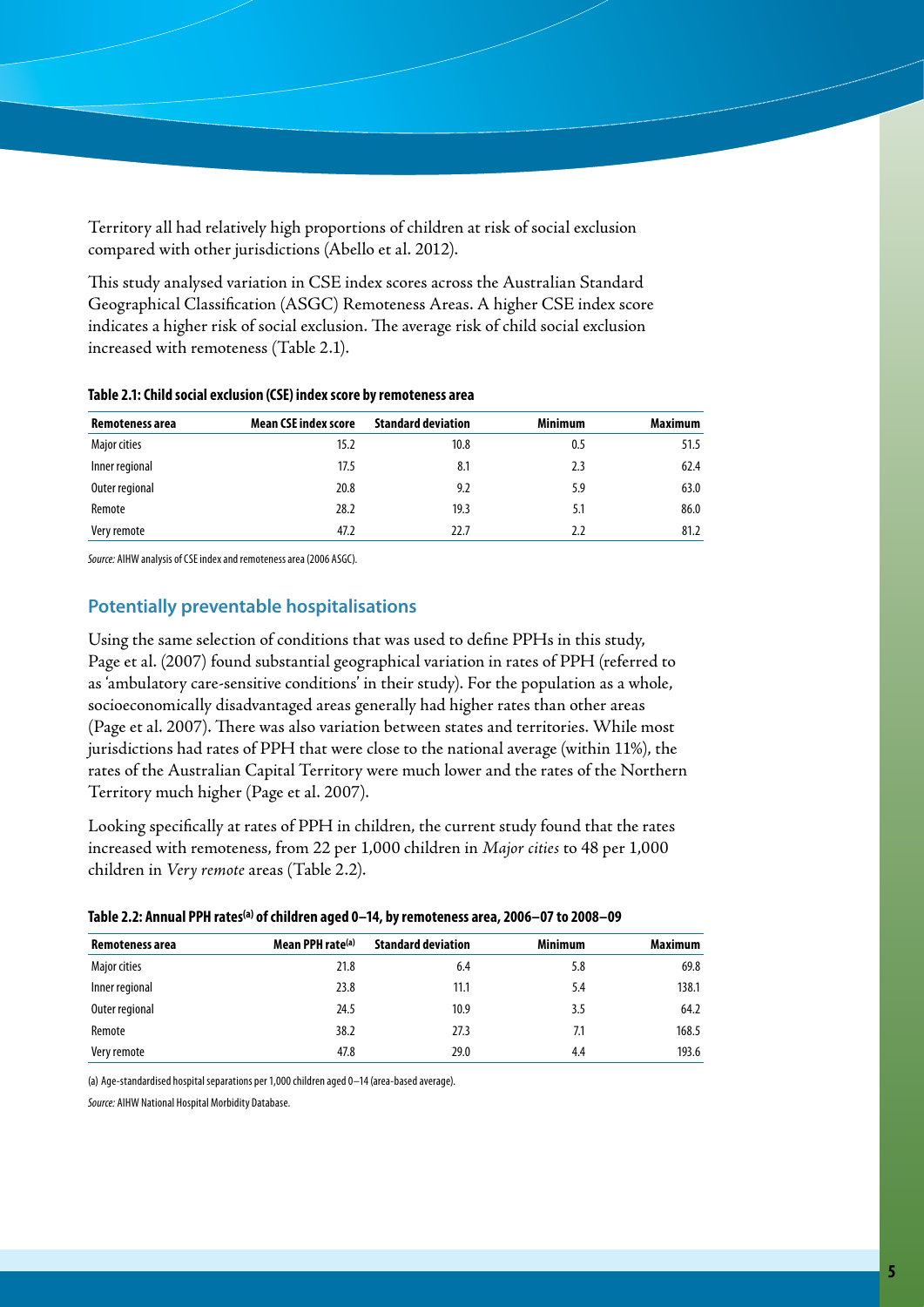#### **Avoidable deaths**

Page et al. (2006) found geographical variation in avoidable deaths in Australia and New Zealand. There were strong socioeconomic gradients in rates of avoidable deaths in both countries; the most disadvantaged areas had the highest rates (Page et al. 2006). In Australia, there was also some variation between states and territories. However, with the exception of the Northern Territory, which had a much higher rate of avoidable deaths, all jurisdictions had rates that were within 15% of the national average (Page et al. 2006).

In this study, rates of avoidable deaths in children were much higher in *Very remote* areas than in all other areas (Table 2.3). However, the rate for *Very remote* areas is sensitive to random year-to-year variation in numbers of avoidable deaths. The relatively small total population size and limited number of areas mean that there are few avoidable deaths and much variation in rates between areas.

| Remoteness area | Rate of avoidable deaths(a) |
|-----------------|-----------------------------|
| Major cities    | 22.1                        |
| Inner regional  | 22.0                        |
| Outer regional  | 29.6                        |
| Remote          | 29.6                        |
| Very remote     | 112.5                       |

| Table 2.3: Rates <sup>(a)</sup> of avoidable deaths of children aged 0-14, |
|----------------------------------------------------------------------------|
| by remoteness area, 2007                                                   |

(a) Number of avoidable deaths per 100,000 children aged 0–14. Rates are the total rates by Remoteness Area, as numbers of avoidable deaths are too small for area-based analysis to be presented.

*Source:* AIHW National Mortality Database.

## **3 Potentially preventable hospitalisations and social exclusion**

Children living in areas with a relatively high risk of child social exclusion also experienced relatively high rates of PPH. The rate of PPH was 75% higher among the 20% of children who lived in the areas with the highest risk of child social exclusion than among the 20% who lived in the areas with the lowest risk. Statistical analysis confirmed that there were significant differences in the likelihood that children living in areas in the different quintiles of the CSE index would experience PPH (analysis of variance (ANOVA):  $F_{4,1107}$  = 38.01,  $p < 0.0001$ ) (see Appendix A for details of statistical analyses). This means that the difference in PPH rates seen between the CSE index quintiles was of a large magnitude in absolute terms and also highly statistically significant.

The average PPH rate increased with increasing risk of child social exclusion across all CSE index quintiles (Table 3.1 and Figure 3.1). However, the largest increase was between the quintile with the second-highest risk of child social exclusion and the quintile with the highest risk (45% higher). The 20% of children who lived in the areas with the highest risk of social exclusion experienced particularly high rates of PPH compared with children who lived in areas in all other quintiles. This was statistically significant (post-hoc Tukey test: all *p* < 0.05); however, the differences between the other quintiles were not significant (post-hoc Tukey test: all  $p > 0.05$ ).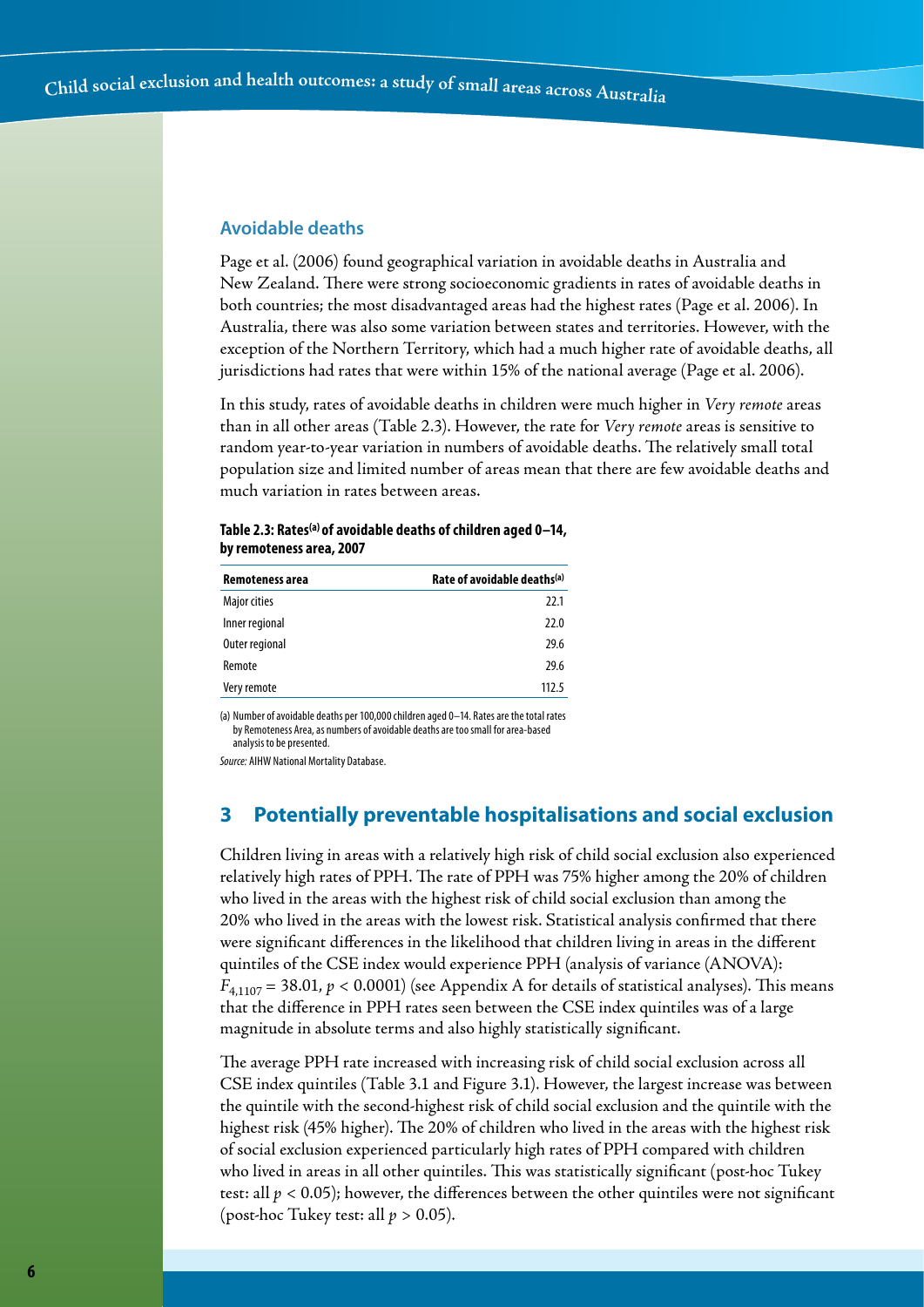| <b>CSE index quintile</b>            | Mean PPH rate <sup>(a)</sup> | <b>Standard deviation</b> | <b>Minimum</b> | <b>Maximum</b> |
|--------------------------------------|------------------------------|---------------------------|----------------|----------------|
| 1 (highest risk of social exclusion) | 35.7                         | 24.6                      | 4.4            | 193.6          |
|                                      | 24.6                         | 10.8                      | 7.1            | 83.2           |
|                                      | 24.0                         | 10.7                      | 5.4            | 108.5          |
| 4                                    | 22.5                         | 9.5                       | 3.5            | 75.3           |
| 5 (lowest risk of social exclusion)  | 20.4                         | 6.4                       | 8.9            | 45.6           |

#### Table 3.1: Annual PPH rates<sup>(a)</sup> of children aged 0-14, by CSE index quintile, 2006-07 to 2008-09

(a) Age-standardised hospital separations per 1,000 children aged 0–14 (area-based average). *Source:* AIHW National Hospital Morbidity Database.

Table 3.1 also shows that there is much variation in PPH rates among the areas within each quintile, as indicated by the standard deviation and minimum and maximum PPH rates, especially among the areas that are home to the children subject to the highest risk of child social exclusion (rate range of 4–194 per 1,000 children). All quintiles include areas with very low PPH rates as well as areas with high PPH rates. This suggests that factors not captured by the CSE index also affect PPH rates at the small-area level.

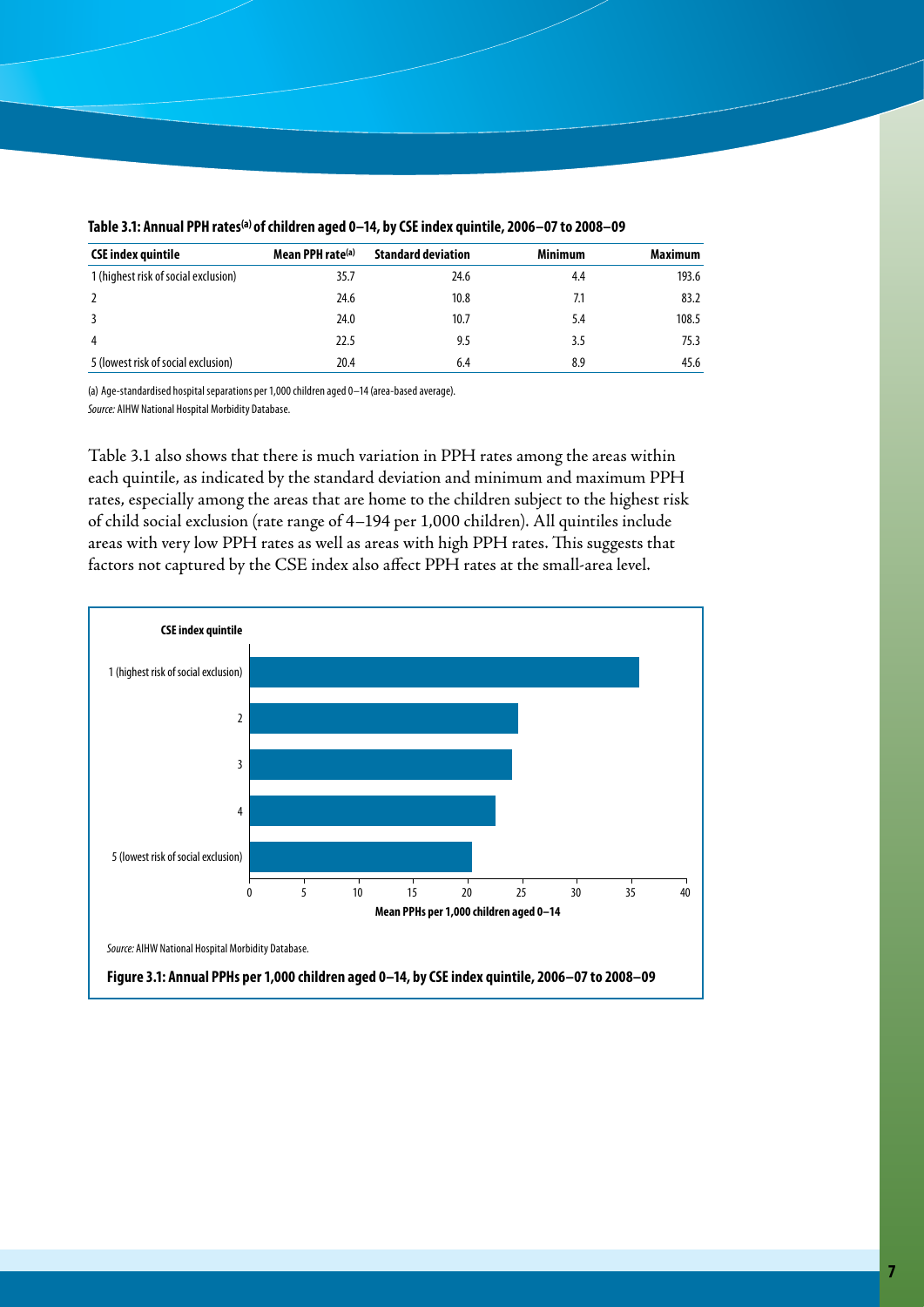#### **Remoteness and child social exclusion**

#### *Child social exclusion and health outcomes in non-remote areas*

Living in *Remote* or *Very remote* areas is associated both with a high risk of child social exclusion and poor health outcomes. To ensure that the association between risk of child social exclusion and children's PPH rates was not entirely due to remote areas having high PPH rates, the analysis was repeated excluding *Remote* and *Very remote* areas.

PPH rates still increased with increasing risk of child social exclusion across the index quintiles. Again, the largest increase was seen between the 2 quintiles with the highest risk of child social exclusion (Table 3.2), although this increase was not as dramatic as when *Remote* and *Very remote* areas were included in the analysis (Table 3.1). There were still statistically significant differences between index quintiles with *Remote* and *Very remote* areas excluded (ANOVA:  $F_{4, 934} = 11.9$ ,  $p < 0.0001$ ). This means that there is an association between PPH rates and risk of child social exclusion in non-remote areas.

It should be noted that *Remote* and *Very remote* areas have a higher proportion of Aboriginal and Torres Strait Islander people than other areas. Indigenous status is not accounted for in the CSE index, and this study did not investigate whether child social exclusion affects health outcomes differently for Indigenous and non-Indigenous people. This would be an important area for further investigation.

| <b>CSE index quintile</b>            | Mean PPH rate <sup>(a)</sup> | <b>Standard deviation</b> | <b>Minimum</b> | <b>Maximum</b> |
|--------------------------------------|------------------------------|---------------------------|----------------|----------------|
| 1 (highest risk of social exclusion) | 26.9                         | 12.0                      | 10.4           | 138.1          |
| 2                                    | 23.6                         | 8.4                       | 9.2            | 64.2           |
| 3                                    | 23.0                         | 9.8                       | 5.4            | 108.5          |
| 4                                    | 21.9                         | 8.4                       | 3.5            | 69.8           |
| 5 (lowest risk of social exclusion)  | 20.0                         | 5.9                       | 8.9            | 40.7           |

#### **Table 3.2: Annual PPH rates(a) of children aged 0–14 in non-remote areas, by CSE index quintile, 2006–07 to 2008–09**

(a) Age-standardised hospital separations per 1,000 children aged 0–14 (area-based average). *Source:* AIHW National Hospital Morbidity Database.

#### *Remoteness and residual PPH rate*

Linear regression was used to define the relationship between the CSE index and PPH rate. This was done in order to determine how the PPH rates of individual areas deviate from what would be expected based on their risk of child social exclusion alone. The deviation, or residual PPH rate, of each area can be used to identify areas with unexpectedly high or low PPH rates and therefore aid in the search for factors that influence PPH rates independently of the factors that are included in the CSE index. In this study, residual PPH rate was used to test whether the high PPH rates generally experienced by children living in remote areas are higher than what would be predicted based on their risk of child social exclusion.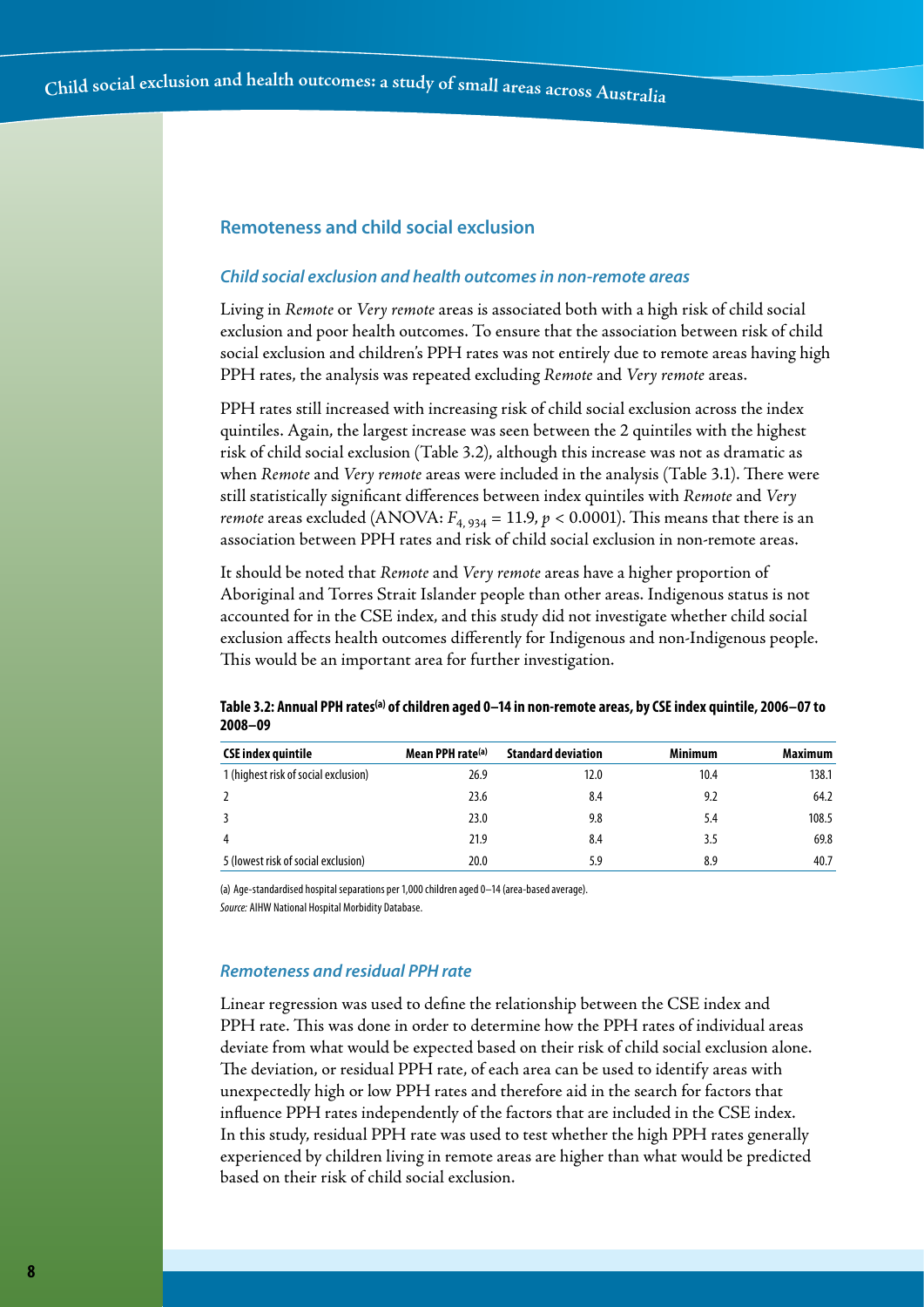The index scores, the square of the index scores and the cube of the index scores were all included in linear regression models in order to find the model that was best able to predict an area's PPH rate based on its CSE index score (see Appendix A). Given that PPH rates increased the most between the two quintiles with the highest risk of child social exclusion, the best model was likely to include the square or the cube of the index scores. Based on the analysis, the best model was found to be:

'PPH rate' =  $0.00705 \times$  ('CSE index')2 + 21.74056.

This model was used to calculate the residual PPH rate for each area; that is, how much the PPH rate of each area deviated from the rate predicted by the model based on the risk of child social exclusion (Table 3.3, Figure 3.2).

On average, *Major cities* as well as *Inner regional* and *Outer regional* areas had PPH rates that were slightly lower than the model predicted based on their risk of child social exclusion (negative residual PPH rates). Conversely, *Remote* and *Very remote* areas had PPH rates that were well above what the model predicted (positive residual PPH rates).

There were significant differences between the residual PPH rates of areas in the different remoteness categories (ANOVA:  $F_{4, 1107} = 16.36$ ,  $p < 0.0001$ ). *Remote* and *Very remote* areas had significantly higher residual PPH rates than *Major cities*, *Inner regional* and *Outer regional* areas (non-remote areas) (post-hoc Tukey test: all *p* < 0.05). There were no significant differences between any non-remote categories or between *Remote* and *Very remote* areas (post-hoc Tukey test: all *p* > 0.05). This means that children in *Remote* and *Very remote* areas have higher PPH rates than what would be expected based on their risk of child social exclusion alone. Children's PPH rates appear to be influenced by factors that are not captured by the CSE index in these areas.

| <b>Remoteness classification</b> | Mean residual<br>PPH rate <sup>(a)</sup> | <b>Standard</b><br>deviation | <b>Minimum</b> | <b>Maximum</b> | <b>Number</b> |
|----------------------------------|------------------------------------------|------------------------------|----------------|----------------|---------------|
| <b>Major cities</b>              | $-2.4$                                   | 6.0                          | $-16.4$        | 47.6           | 383           |
| Inner regional                   | $-0.5$                                   | 10.3                         | $-20.4$        | 89.0           | 263           |
| Outer regional                   | $-0.9$                                   | 10.9                         | $-20.5$        | 39.7           | 293           |
| Remote                           | 8.3                                      | 25.6                         | $-47.2$        | 137.0          | 82            |
| Very remote                      | 6.8                                      | 29.8                         | $-40.7$        | 167.4          | 91            |

| Table 3.3: Annual residual PPH rates <sup>(a)</sup> of children aged 0–14, by remoteness classification, 2006–07 to |  |
|---------------------------------------------------------------------------------------------------------------------|--|
| $2008 - 09$                                                                                                         |  |

(a) The difference between the number of age-standardised hospital separations per 1,000 children aged 0–14 predicted based on the CSE index score and the number actually observed. The residual PPH rate is 0 when the observed rate is identical to the rate predicted based on the CSE index.

*Source:* AIHW National Hospital Morbidity Database.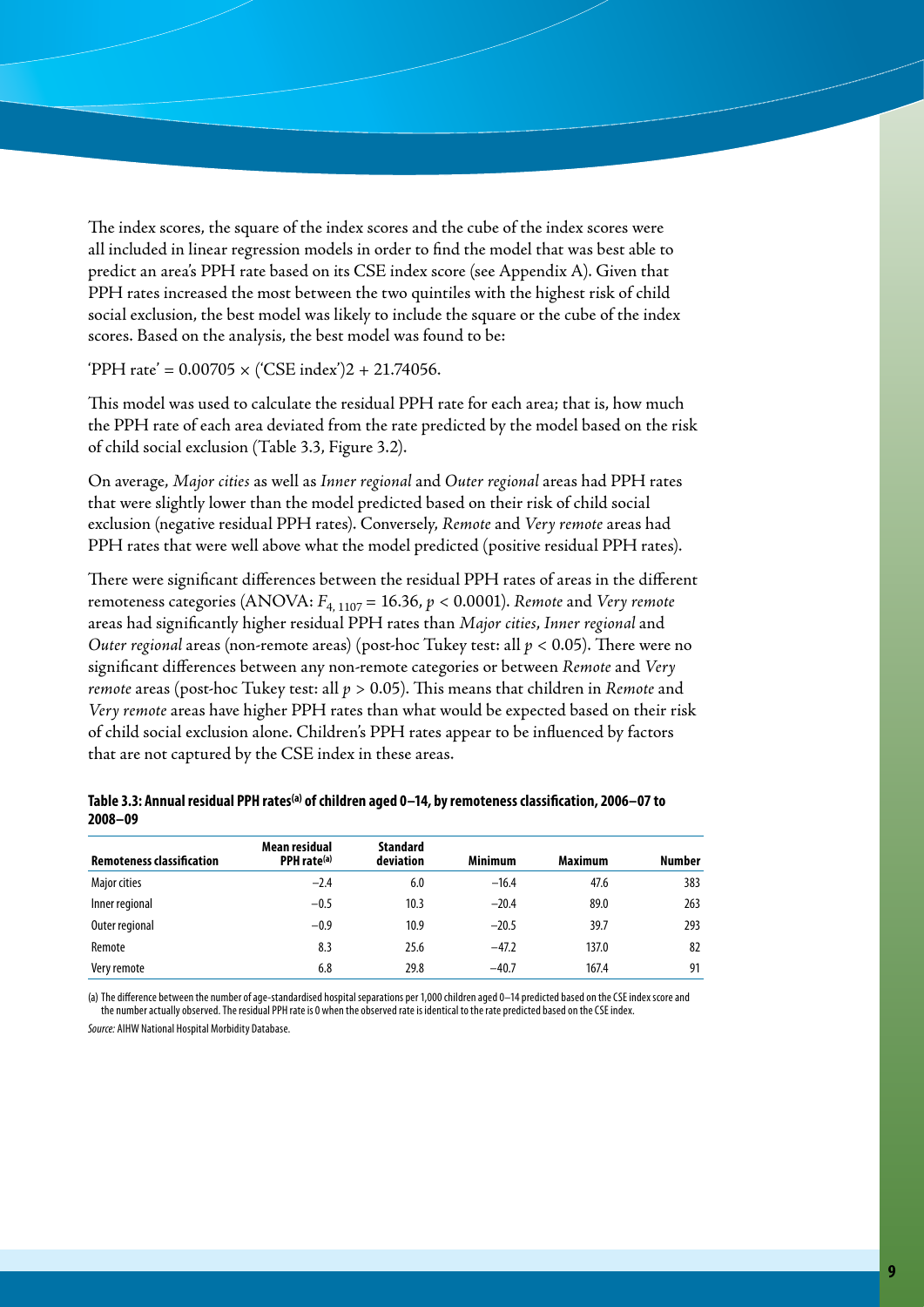

As mentioned earlier in this section, this study did not investigate how Indigenous status may influence the effects of child social exclusion. It is possible that the relatively high proportion of Indigenous people in *Remote* and *Very remote* areas, and the poorer health outcomes known to be experienced by this group, are part of the explanation for the high residual PPH rates in these areas.

# **4 Avoidable deaths**

Rates of avoidable deaths among children aged 0–15 were estimated based on observed rates for children aged 0–14 (see Appendix A for further details on methods).

Estimated rates of avoidable deaths among children aged 0–15 increased with increasing risk of child social exclusion. There were more than twice as many avoidable deaths among the 20% of children who lived in the areas with the highest risk of child social exclusion than among the 20% who lived in the areas with the lowest risk (Table 4.1, Figure 4.1) that is, 32 avoidable deaths per 100,000 children compared with 15 per 100,000 children, respectively. The difference in the number of avoidable deaths between the index quintiles is highly statistically significant (chi-square test:  $X^2 = 49.9$ , degrees of freedom = 4,  $p < 0.00001$ ).

Rates of avoidable deaths were too low to allow the analyses based on individual areas that were conducted for PPH rates, including the calculation of the residual rates of avoidable deaths (see Appendix A).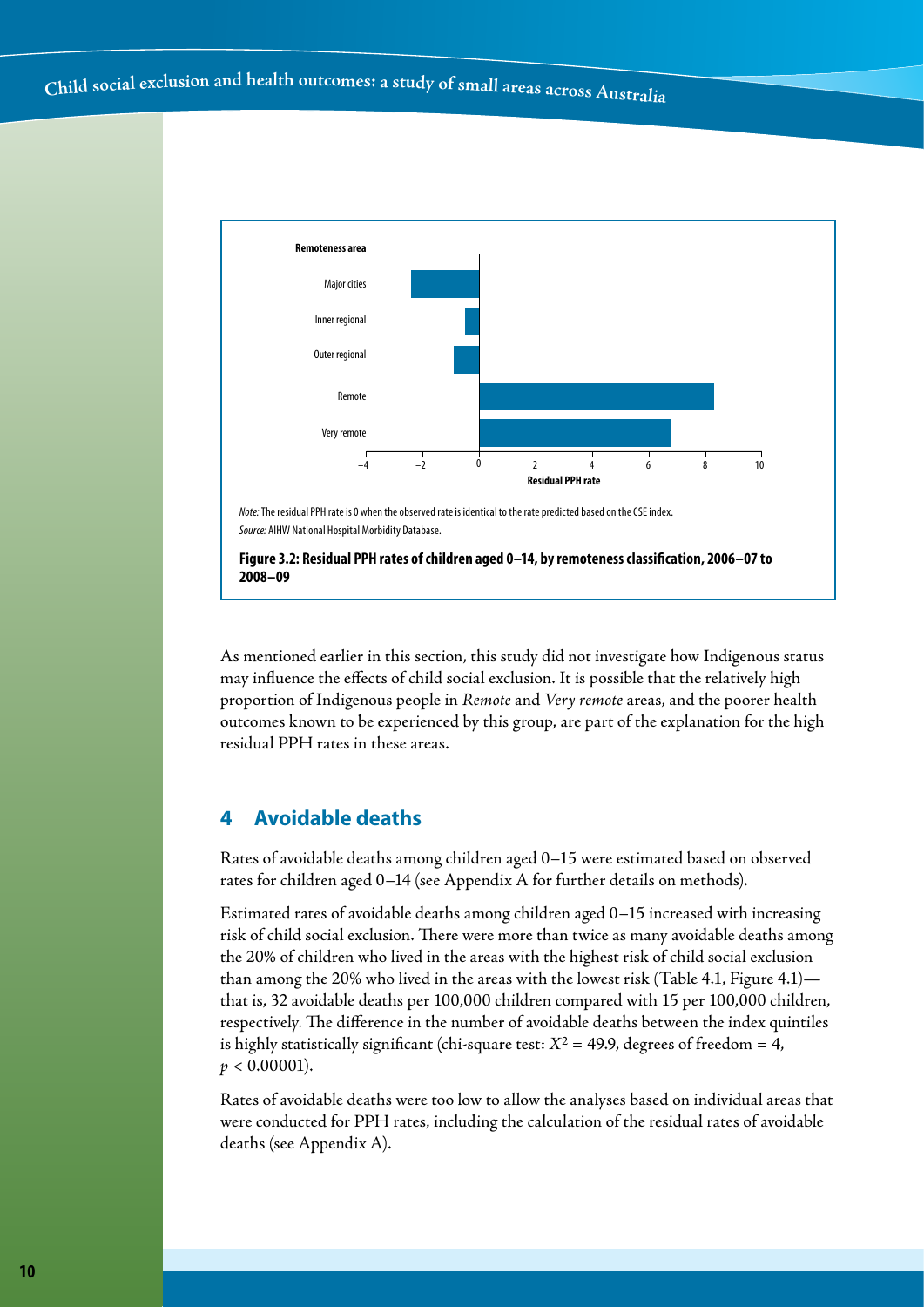| <b>CSE index quintile</b>            | Avoidable deaths (number) | <b>Total population (number)</b> |
|--------------------------------------|---------------------------|----------------------------------|
| 1 (highest risk of social exclusion) | 240                       | 747,511                          |
|                                      | 175                       | 759,398                          |
|                                      | 189                       | 752,010                          |
| 4                                    | 163                       | 756,553                          |
| 5 (lowest risk of social exclusion)  | 114                       | 757,980                          |
| <b>Total</b>                         | 881                       | 3,773,452                        |

Table 4.1: Estimated<sup>(a)</sup> avoidable deaths of children aged 0-15, by CSE index quintile, 2007

(a) See Appendix A for details of methods. *Source:* AIHW National Mortality Database.



# **5 Discussion**

The results presented in this bulletin show that Australian children living in small areas with a high risk of child social exclusion have, on average, worse health outcomes than children living in other areas. As the risk of child social exclusion increases, so do the rates of both PPHs and avoidable deaths. Butler et al. (2013) found a similar association between risk of social exclusion and rates of PPH in 0–4 year olds living in small areas in Victoria. This study confirms that this association also exists for 0–14 year olds across Australia, and shows that there is a similar association between risk of social exclusion and avoidable deaths in this age group.

The most dramatic increase in PPH rates with increasing risk of child social exclusion was found between areas in the index quintiles with the second-highest and highest risks of child social exclusion. However, this pattern was less pronounced when *Remote* and *Very remote* areas were excluded from the analysis. The results for non-remote areas were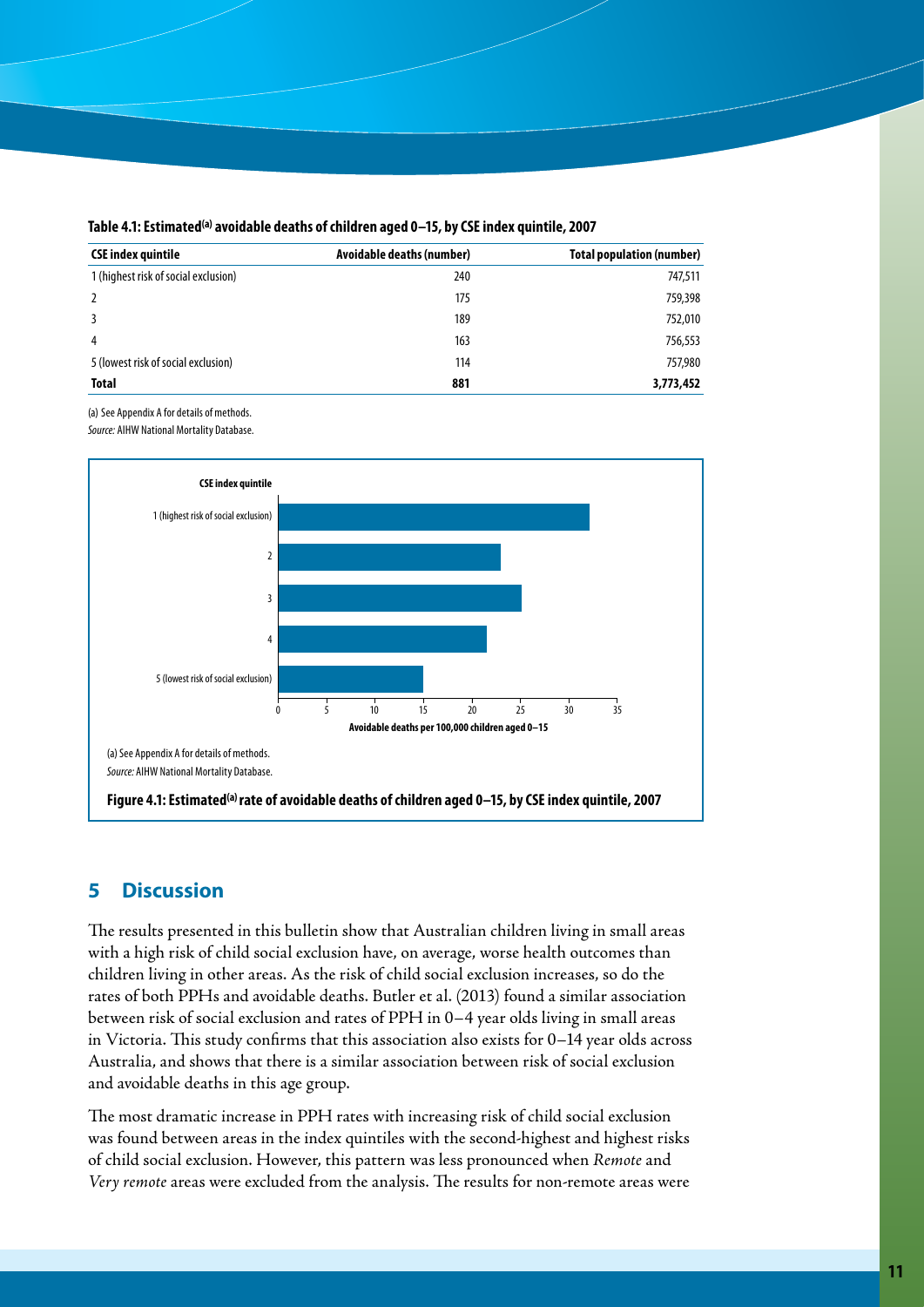similar to the results of Butler et al. (2013) who, in Victoria—a state with no *Very remote* areas and few *Remote* areas, found a more even increase in PPH rates across the five index quintiles for 0–4 year olds.

*Remote* and *Very remote* areas had higher PPH rates than would be expected solely based on their CSE index scores. This suggests that the PPH rates of children living in these areas are also affected by factors that are not associated with social exclusion or at least not captured by the CSE index.

Of course, not all factors that influence health outcomes in children are captured by the CSE index. One way to identify other important factors would be to follow the approach taken with respect to remoteness in this study. Characteristics of areas with unexpectedly good or poor health outcomes given their score on the CSE index can be used to identify factors that, like remoteness, have an association with children's health outcomes that is independent of social exclusion.

In conclusion, this study shows that aspects of disadvantage that are captured by the CSE index are associated with variation in children's health outcomes at the small-area level in both remote and non-remote areas of Australia. This suggests that geographical modelling of disadvantage at the small-area level may be a valuable tool to help focus policy programs aimed at improving the health and wellbeing of Australia's children.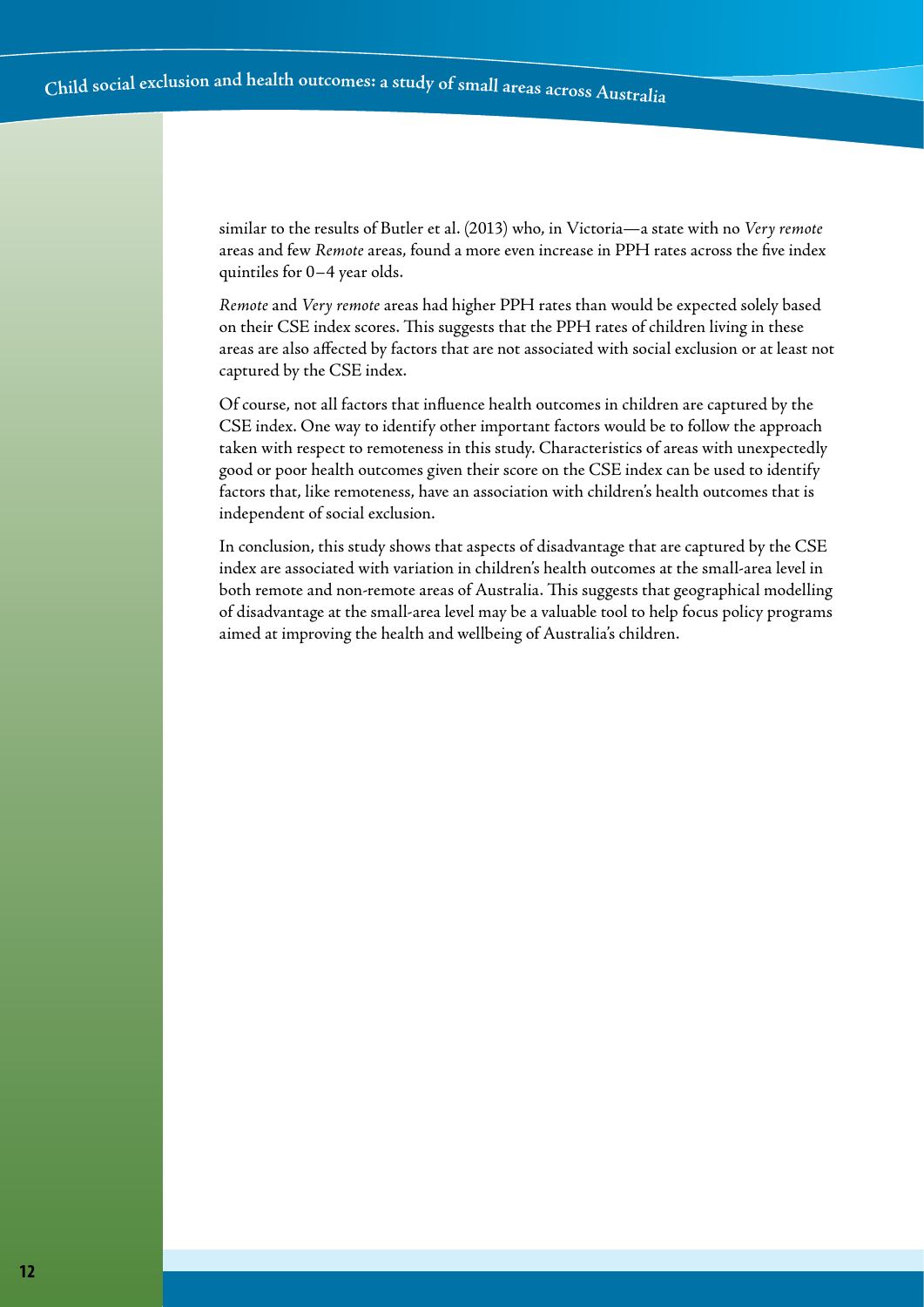# **Appendix A: Methods**

#### **Child social exclusion (CSE) index**

The CSE index estimates the risk of social exclusion experienced by children aged 0–15 in small areas (based on Statistical Local Areas—SLAs) all over Australia. The CSE index is made up five domains: socioeconomic circumstances, education, connectedness, housing and health service access, and is based on data from the Australian Bureau of Statistics (ABS) 2006 Census of Population and Housing, the 2009 National Assessment Program—Literacy and Numeracy (NAPLAN) and the 2009 Australian Early Development Index (AEDI). Refer to Table A1 for a list of the variables included in the CSE index.

For detailed descriptions of the creation of the CSE index, see Harding et al. (2009), Tanton et al. (2010) and Abello et al. (2012).

| Domain                       | Measure                             |
|------------------------------|-------------------------------------|
| Socioeconomic                | Sole parent family                  |
|                              | Bottom income quintile              |
|                              | No parent in paid work              |
| <b>Fducation</b>             | No family member completing Year 12 |
|                              | NAPLAN reading and numeracy score   |
|                              | Low AFDI score                      |
| Connectedness                | No internet at home                 |
|                              | No parent doing voluntary work      |
|                              | No motor vehicle                    |
| Housing                      | High rent and low income            |
|                              | Overcrowding                        |
| <b>Health service access</b> | Ratio of general practitioners      |
|                              | <b>Ratio of dentists</b>            |

#### **Table A1: Summary of the domains and variables used in the CSE index**

*Source:* Abello et al. 2012.

#### *CSE index quintiles*

For some of the analyses, the areas were ranked based on their CSE index score and divided into quintiles such that each CSE index quintile contained as close to 20% as possible of the total population of 0–15 year olds that was used when the index was created (area-based population quintiles). It is not possible for the resulting CSE index quintiles to contain exactly 20% of the total population because they are made up of areas with varying population sizes, and some of these areas will have the same CSE index score.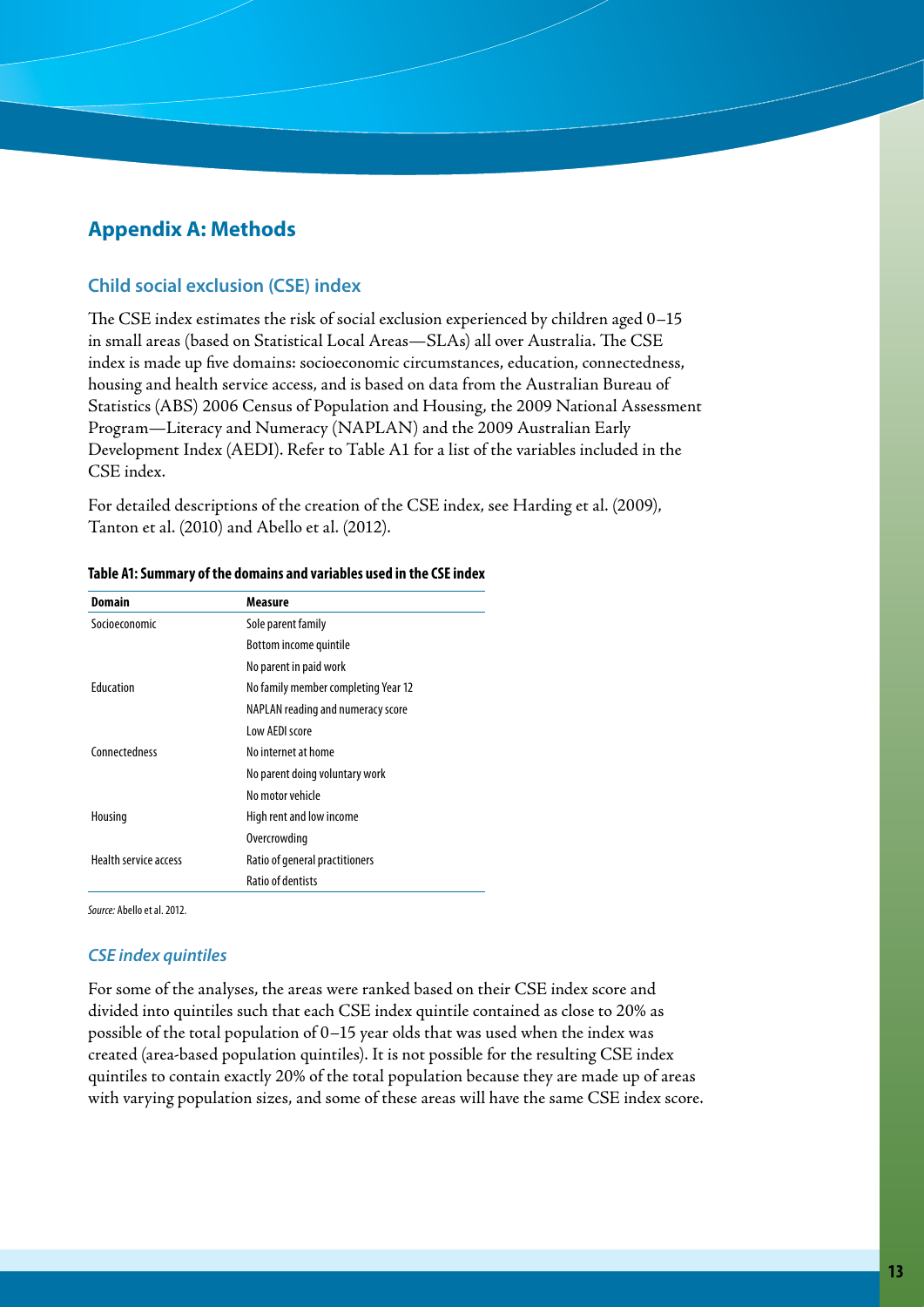#### **Potentially preventable hospitalisations**

Hospitalisations are allocated a principal diagnosis code based on the World Health Organization's International Statistical Classification of Diseases and Related Health Problems, Tenth Revision, Australian Modification (ICD-10-AM). The fifth edition of the ICD-10-AM was used for hospitalisation data for 2006–07 and 2007–08, and the sixth edition was used for 2008–09 (NHHC 2006, 2008).

The selection of ICD-10-AM codes that was used for reporting in the Australian Institute of Health and Welfare (AIHW) report, *Australian hospital statistics 2010–11* (AIHW 2012), was used to define potentially preventable hospitalisations (PPHs) in this study. This selection of ICD-10-AM codes is also consistent with the codes used by the Victorian Ambulatory Care Sensitive Conditions Study (Victorian Government Department of Human Services 2004) and the *Atlas of avoidable hospitalisations in Australia: ambulatory care-sensitive conditions* (Page et al. 2007).

Hospitalisations of newborns (unqualified days only), hospital boarders and admissions for the purpose of posthumous organ procurement were excluded from all analysis.

Records of PPHs for children aged 0–14 by SLA were extracted from the AIHW's National Hospital Morbidity Database. Not all states and territories provided information on the area of usual residence of the patient in the form of an SLA code for all presentations. In addition, not all states and territories provided the version of SLA specified in the national minimum data set. Where necessary, the AIHW mapped the supplied area of residence data for each presentation to the same SLA version and to remoteness area categories based on the ABS Australian Standard Geographical Classification (ASGC) Remoteness Structure for 2006. This mapping was done on a probabilistic basis. Because of this, the SLA and remoteness area data for individual records may not be accurate; however, the overall distribution of records by geographical area is considered useful.

Three years of PPH data (2006–07, 2007–08 and 2008–09) were combined to reduce the influence of stochastic annual variation within individual SLAs. The data were then summarised by SLA according to the 2006 ASGC using correspondence files provided by the ABS.

#### *Population*

The ABS estimated resident populations (ERPs) at June 2006, 2007, 2008 and 2009 by SLA on 2006 ASGC boundaries were used to estimate the December populations for 2006–07, 2007–08 and 2008–09 by SLA on 2006 ASGC boundaries. This was done by calculating the average of the preceding and subsequent June ERPs, to estimate the December population. The AIHW held ERP data by 5-year age groups for 2006, 2008 and 2009 on 2006 ASGC boundaries. ERP data for 2007 (on 2007 ASGC boundaries) were concorded to 2007 ERP on 2006 ASGC boundaries using an ABS correspondence file.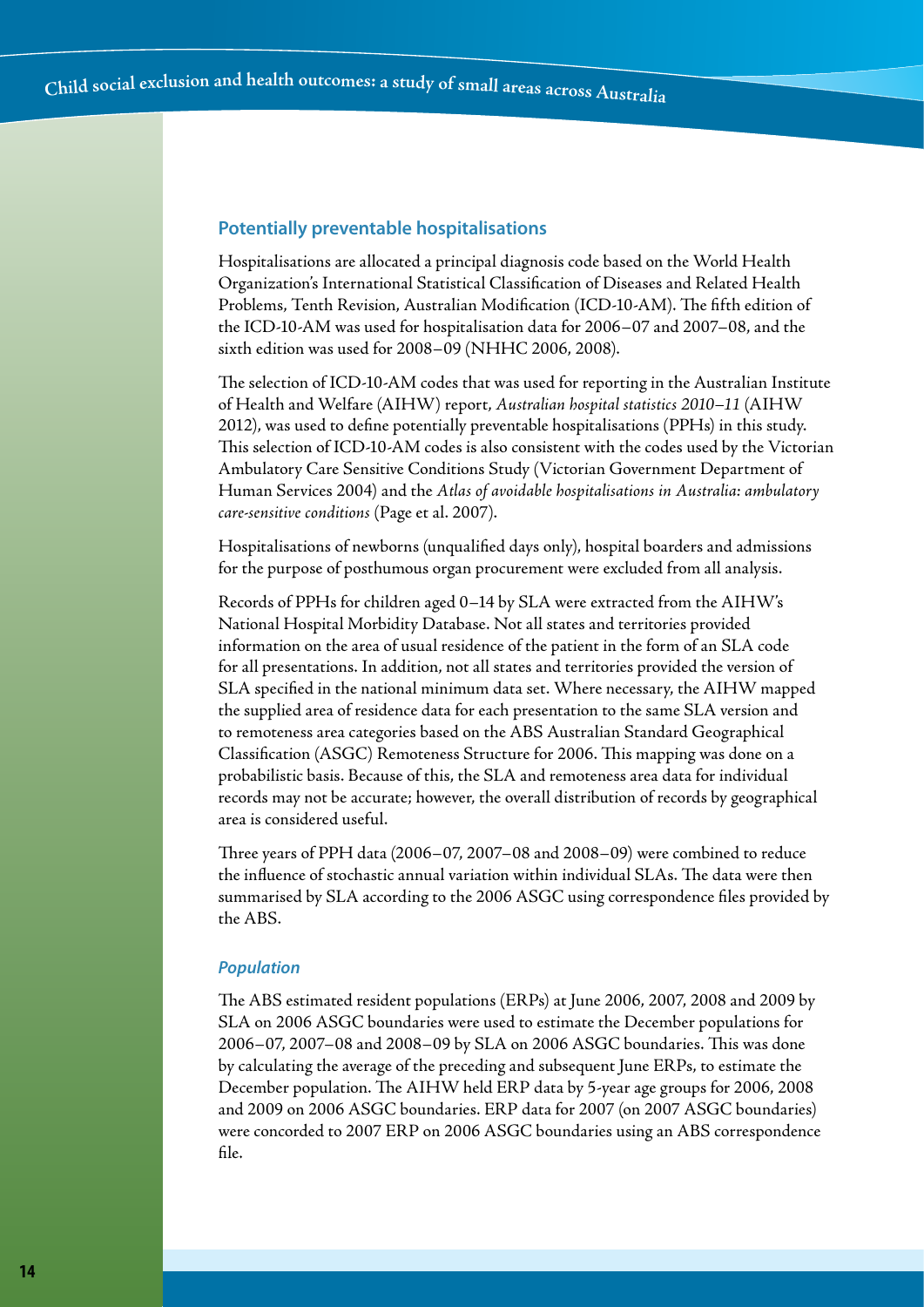#### *Rates of potentially preventable hospitalisations*

PPH and ERP data for each year were merged and annual rates of PPH were calculated for 0–4 year olds, 5–9 year olds, 10–14 year olds and 0–14 year olds for all SLAs. Average annual rates of PPH were then calculated for each SLA based on the 3 years.

#### *Remoteness*

This bulletin uses the ASGC, which groups geographical areas into five classes (*Major cities, Inner regional, Outer regional, Remote* and *Very remote*). These classes are based on Census Collection Districts and are defined using the Accessibility/Remoteness Index of Australia (ARIA). The ARIA is a measure of the remoteness of a location from services provided by large towns or cities.

Some SLAs cover multiple remoteness areas. To be able to use a remoteness variable with five discrete levels in the analysis, each SLA was assigned a value corresponding to the remoteness category with the greatest proportion of its population.

#### *Geography*

The analysis in this bulletin is predominantly based on SLAs in the ASGC.

Due to small populations, SLAs have been aggregated to Statistical Subdivisions in the Australian Capital Territory and to Council Wards in Brisbane in the geography used for the CSE index. It was therefore necessary to aggregate data on PPH rates and remoteness in the same way for the Australian Capital Territory and Brisbane.

This was straightforward for remoteness as the vast majority of people in all aggregated areas lived in *Major cities*.

PPH rates were aggregated such that the contribution from each SLA to the overall PPH rates of the aggregated areas was proportional to its share of the population of the aggregated area or areas it was included in. PPH rates were then merged with remoteness data and the CSE index.

#### *Age standardisation*

PPH rates vary with age in children. PPH rates were therefore age-standardised to enable comparisons of PPH rates between areas with different age profiles. The contributions of the 3 age groups (0–4, 5–9 and 10–14 year olds) to the overall rate for 0–14 year olds were standardised to conform to the 2001 Australian standard population. The total population of 0–14 year olds in this population is made up of 32% 0–4 year olds, 34% 5–9 year olds and 34% 10–14 year olds. For each small area, the overall age-standardised PPH rate for 0–14 year olds was calculated by taking the sum of the crude rate of each age group multiplied by the proportion of the same age group in the standard population of 0–14 year olds.

All analyses were carried out using both crude and age-standardised PPH rates. The Pearson's correlation between crude and age-standardised rates was 0.994 (near perfect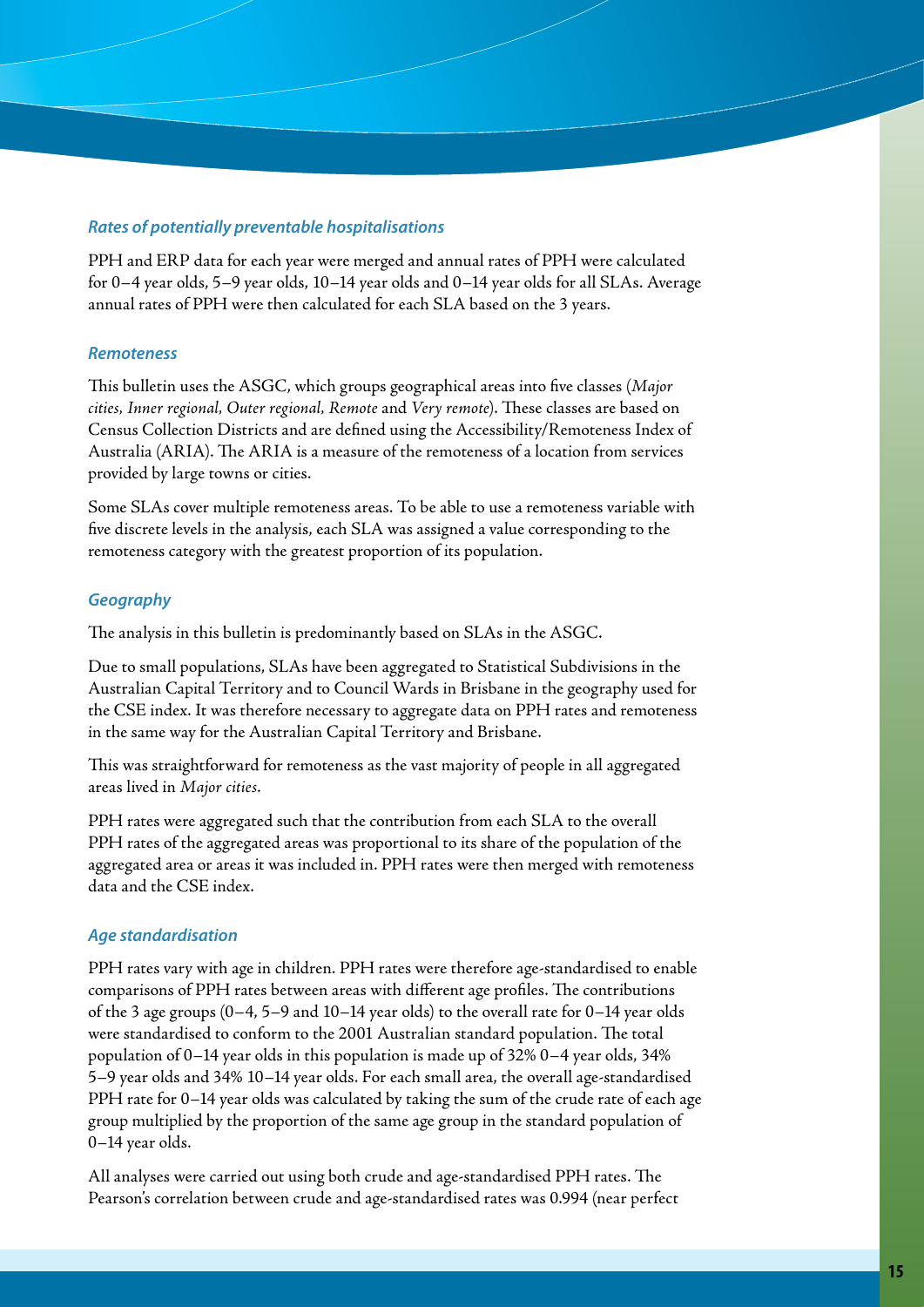positive correlation) and the results were very similar regardless of whether crude or age-standardised PPH rates were used. All analyses presented in this bulletin are based on age-standardised rates.

#### *Residual PPH rates and remoteness*

Linear regression models were explored with PPH rate as the response variable and with the raw index scores for each area, the square of the index scores and the cube of the index scores as explanatory variables. The ability of models with all possible combinations of these explanatory variables to predict the observed PPH rates was evaluated. A model only including the square of the index scores was the only model that could not be improved significantly by adding one or both of the other explanatory variables. This model was used to calculate the residual PPH rates that were then used in the analysis with remoteness.

#### *Statistical tests*

#### **PPHs and CSE index**

All recorded PPHs for all areas included in the CSE index were used in this study. This means that statistical tests are not necessary to make statements about differences in the actual rates that occurred in areas over the 3 years. However, a child experiencing a PPH can be seen as a stochastic event occurring with a certain risk that may vary between areas. The observed rate in an area is therefore only one of a large number of potential rates of PPH that each could have occurred with a probability that depends on this risk. Statistical tests using the observed rates as estimates of the risk of PPH and treating them as a random sample drawn from the potential rates are necessary to evaluate the association between the risk of PPH and child social exclusion.

A one-way analysis of variance (ANOVA) was used to show that the risk of children experiencing PPH varied between areas in different quintiles of the CSE index  $(F_{4, 1107} = 38.01, p < 0.0001)$ . The underlying assumptions of the ANOVA require that the distribution of PPH rates is normal within all quintiles of the CSE index. A Kolmogorov-Smirnov test found no statistically significant deviations from the normal distribution in any of the quintiles (all  $p > 0.05$ ). Another underlying assumption is that the variance in PPH rate between areas is equal within all CSE index quintiles. However, the performance of the ANOVA is robust to deviations from this assumption, and the likely effects of any deviation would, in this case, depend on the number of areas in each quintile (see, for example, Zar 1996). As indicated by the standard deviations in Table 3.1, the quintile with the highest risk of child social exclusion had a variance in PPH rates that was substantially higher than the variance in all other areas. As this quintile included the highest number of areas of any quintile (quintiles are based on total population, not number of areas), this should make the ANOVA more conservative (that is, less likely to find a significant result). Furthermore, a Kruskal-Wallis test, a non-parametric equivalent of the one-way ANOVA that is even less sensitive to deviations from the assumption of equal variances, also found highly significant differences in PPH rates between quintiles  $(p < 0.0001)$ .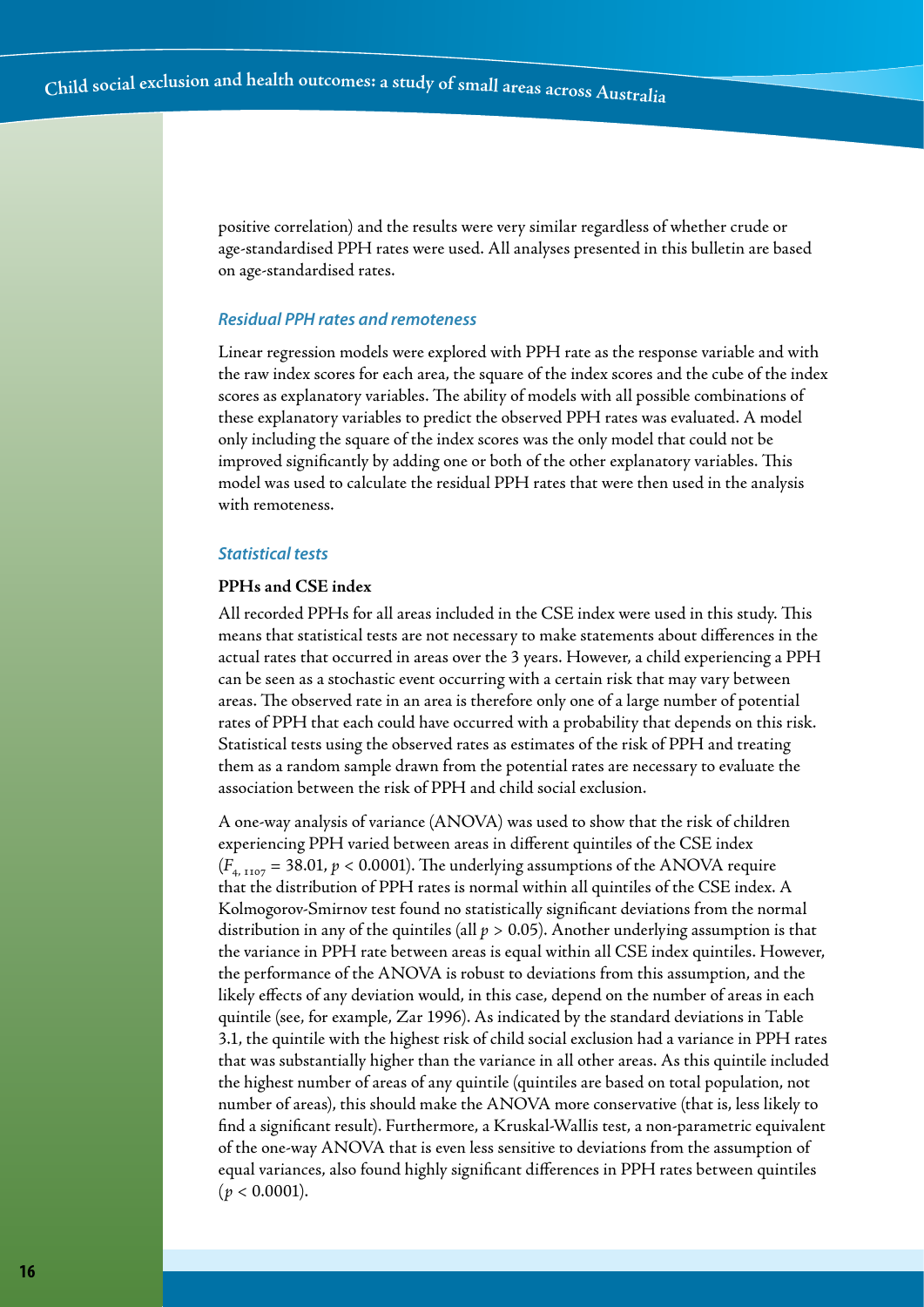The Tukey post-hoc test that was used to test for significant differences between the PPH rates of pairs of quintiles also relies on the assumption that the variance in PPH rate is equal in all quintiles. Because of the issue with unequal variances discussed above, Welch's *t*-tests (a type of *t*-test that does not require the variances of the two groups it is comparing to be equal) was also used to compare the PPH rates of all pairs of quintiles. The Welch's *t*-tests confirmed that there were highly significant differences in PPH rate between the quintile with the highest risk of child social exclusion (quintile 1) and all other quintiles (all *p* < 0.0001). They also found significant differences between quintiles 2 and 4 (*p* = 0.03), 2 and 5 (*p* < 0.0001), 3 and 5 (*p* < 0.0001) and 4 and 5 (*p* = 0.01).

A one-way ANOVA was also used to show that the risk of children living in non-remote areas experiencing PPH varied between areas in the different CSE index quintiles  $(F_{4, 934} = 11.9, p < 0.0001)$ . Here, there was much less variation in the variances in PPH rate between the quintiles than when *Remote* and *Very remote* areas were included in the analysis.

#### **Residual PPH and remoteness**

Linear regression was used to find the model that best described the relationship between the CSE index scores and the PPH rates of the small areas. Studentised residuals were calculated and inspected to make sure that no outliers among the data points had a strong influence on any of the models that were evaluated. After models with all possible combinations of the CSE index, the square of the CSE index and the cube of the CSE index as explanatory variables had been tested, a model including only the square of the CSE index was found to be the only model that could not be significantly improved by adding any of the other explanatory variables (see Chapter 3). This model was then used to generate residual PPH rates for all areas.

A one-way ANOVA was used to show that residual PPH rate changed with remoteness area  $(F_{4,1107} = 16.36, p < 0.0001)$ . Here, the variance in PPH rate among *Remote* and *Very remote* areas was much greater than among non-remote areas (as indicated by the standard deviations presented in Table 3.2). In this case, the two categories with the greater variance included the smallest number of areas. This should make the ANOVA less conservative—that is, more likely to find a significant result (Zar 1996). However, a non-parametric Kruskal-Wallis test (see above) showed the same highly significant result as the ANOVA (*p* < 0.0001).

A Tukey post-hoc test was used to test for significant differences between the PPH rates of pairs of remoteness areas. Welch's t-tests were used to confirm the significant differences found by the Tukey test between *Remote* and *Very remote* areas and all other areas (all  $p \leq 0.0002$ ). Again, there were no significant differences between other areas (all *p* > 0.05). Welch's t-test, unlike the Tukey test, does not rely on the assumption of equal variances between categories.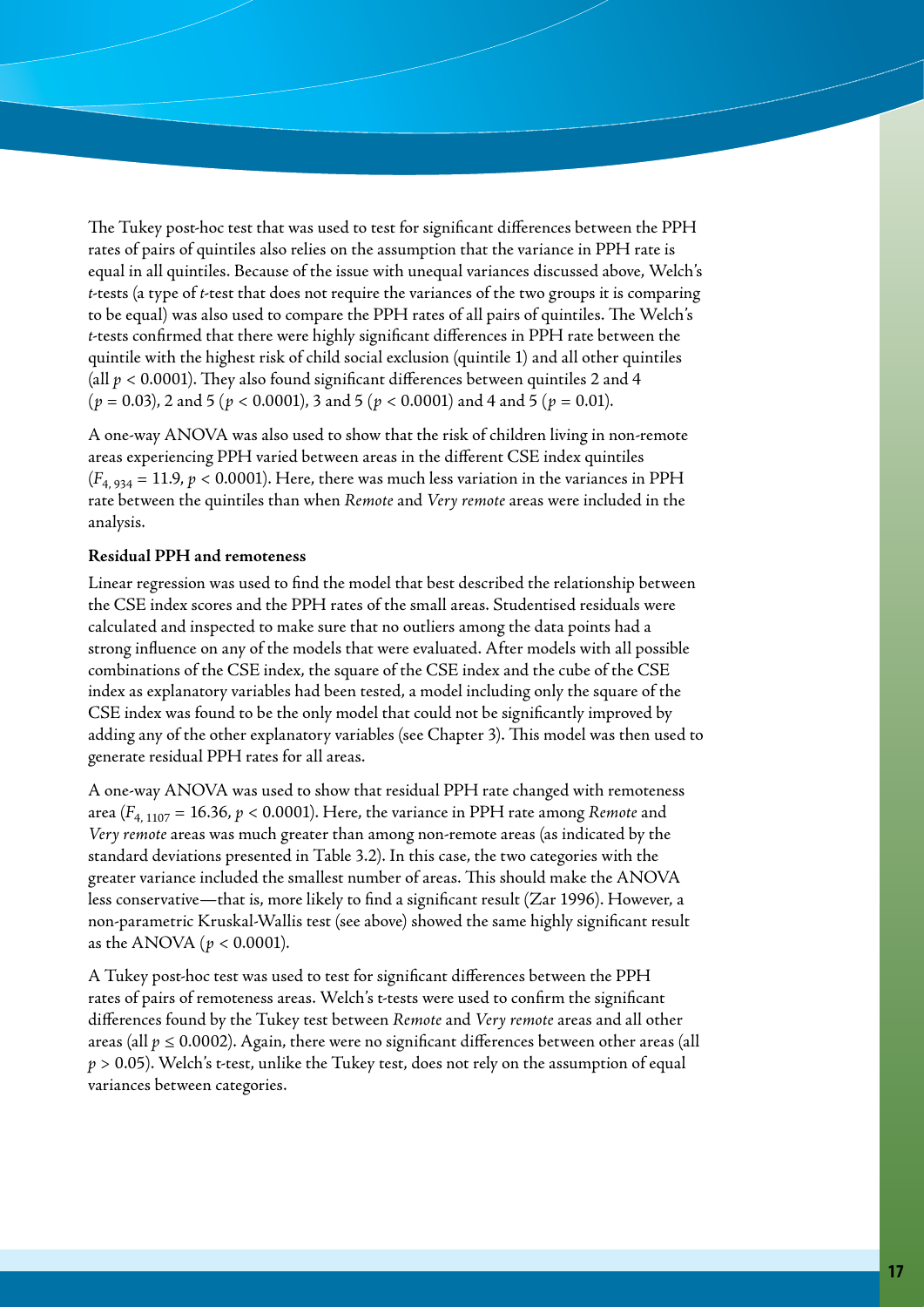#### **Avoidable deaths**

The International Statistical Classification of Diseases and Related Health Problems, Tenth Revision (ICD-10) codes that were used for the 2012 cycle of reporting of the National Healthcare Agreement's progress indicator for avoidable deaths (PI 20 including both treatable and preventable causes of death) were used to define avoidable deaths in this study. Records of avoidable deaths were extracted from AIHW's National Mortality Database.

The number of avoidable deaths among 0–14 year olds was extracted for all SLAs for the years 2006–2010. This age range was used due to the availability of ERP data by SLA. These data were then merged with ERP data (refer to 'Population' earlier in this appendix) to enable calculation of rates of avoidable deaths for all SLAs. Areas with no recorded avoidable deaths were assumed to have had no avoidable deaths. Annual rates of avoidable deaths were low. For each year, there were many areas with no deaths recorded and most of the remaining areas had one to a few deaths. This means that comparing rates and residual rates for individual areas is not very meaningful, even when data from several years are aggregated. It is simply not possible to get accurate estimates of the extent to which individual areas deviate from a mean or a predicted rate. It also means that the distribution of death rates across areas is not ideal for analyses like ANOVA and linear regression or for identifying individual areas with unexpectedly high or low rates of avoidable deaths.

However, it is still possible to analyse how rates of avoidable deaths vary across the groups of areas defined by the 5 index quintiles. There are enough deaths in 1 year for this type of analysis. By analysing data from only 1 year, it is possible to focus on mortality rates as they were close to the time when the data on which the CSE index is based were collected. Mortality data for 2007 were selected for use in the analysis because data were available on the necessary 2006 ASGC boundaries for this year, and it was the year immediately following the 2006 Census from which most of the data used to calculate the CSE index were derived.

Rates of avoidable deaths were calculated for the geography used for the CSE index and merged with the index in the same way as discussed for rates of PPHs above. The rates were based on numbers of deaths among 0–14 year olds as a group and were therefore not age-standardised.

#### *Chi-square test*

As with PPHs (see above), avoidable deaths are stochastic events that occur with a certain risk. Statistical tests are necessary to assess whether this risk varies between areas in the different CSE index quintiles.

The number of estimated avoidable deaths and survivors (children who did not die because of avoidable causes, including children who died from non-avoidable causes) were calculated for all areas in each quintile of the CSE index. A chi-square test based on these estimated counts was used to test whether there were significant differences in the risk of avoidable deaths between the CSE index quintiles. This test requires the counts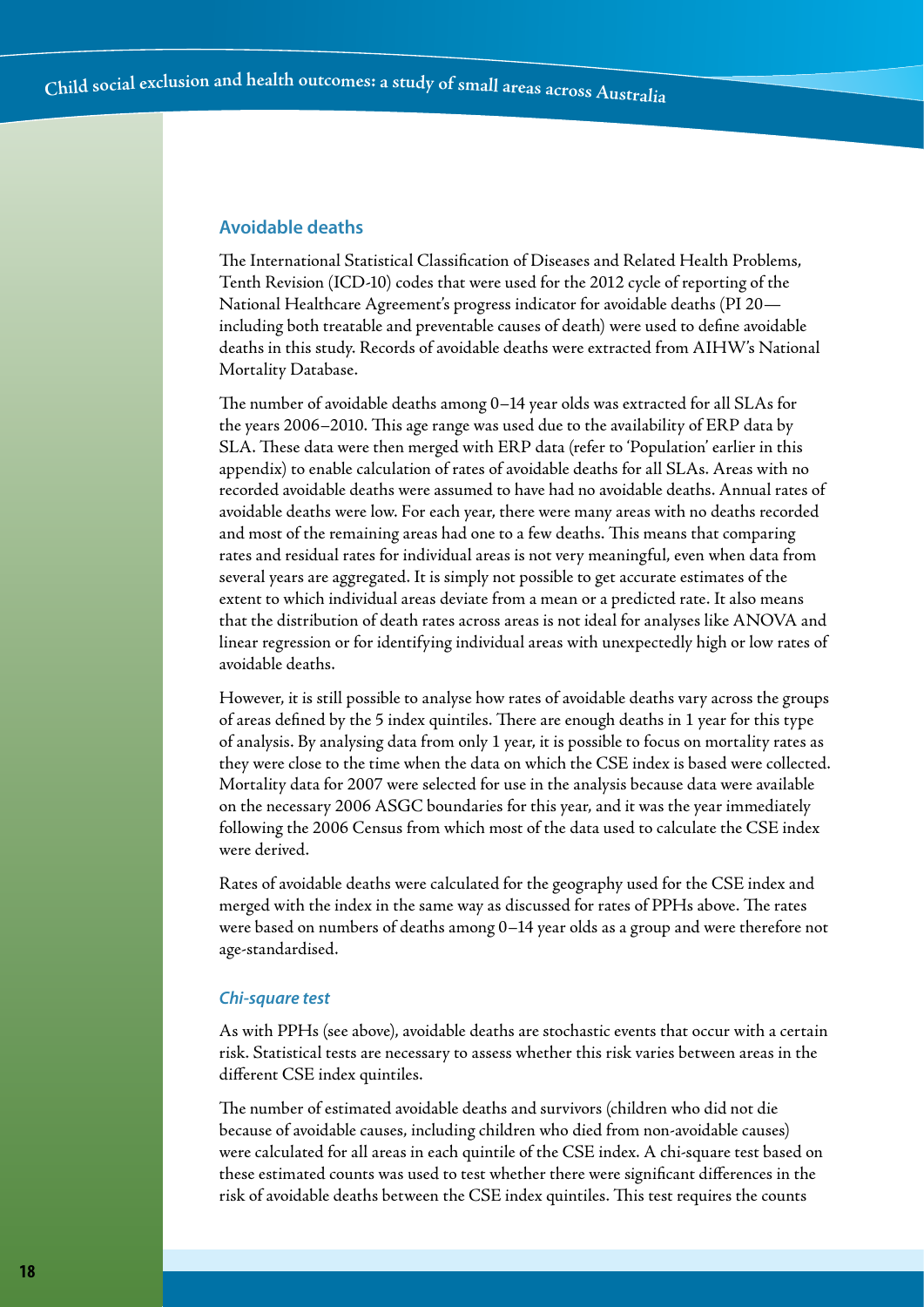of children who died from avoidable causes to be compared with all children who did not die from avoidable causes. That is why counts of children who did not die are placed in the same category as children who died from non-avoidable causes. To link with the CSE index quintiles, the number of avoidable deaths was estimated for the population of each quintile in the following way:

- 1. The actual overall rate of avoidable deaths was calculated based on all areas in each quintile. The rate was based on deaths registered in 2007 and the 2007 estimated resident population of 0–14 year olds—both based on the 2006 ASGC (the geography used for the index).
- 2. An estimated number of deaths for each CSE index quintile was then calculated by multiplying the overall rate of avoidable deaths in the areas in the quintile by the total population of 0–15 year olds living in the areas in the quintile in 2006 according to the population data that were used to create the index quintiles.

Expected counts above 5 or 10 in all cells are usually considered necessary for the chi-square test to be accurate. In this study, based on the overall proportion of children who died from avoidable causes, all CSE index quintiles had expected counts of 175 or more children who died from avoidable causes and of 747,336 or more children who did not die from avoidable causes. The chi-square test found that the differences in the number of children who died from avoidable causes between the CSE index quintiles were significantly greater than what would be expected to occur by chance if the underlying risks were the same in all quintiles ( $X^2 = 49.9$ , degrees of freedom = 4,  $p < 0.00001$ ).

# **Appendix B: Data sources**

#### **AIHW National Hospital Morbidity Database (NHMD)**

The NHMD is compiled by the Australian Institute of Health and Welfare (AIHW) from data supplied by the state and territory health authorities. The purpose of the NHMD is to collect information about care provided to admitted patients in Australian hospitals (excludes non-admitted patient care provided in outpatient clinics or emergency departments). The scope of the NHMD is episodes of care for admitted patients in all public and private acute and psychiatric hospitals, free-standing day hospital facilities and alcohol and drug treatment centres in Australia. Hospitals operated by the Australian Defence Force, corrections authorities and in Australia's offshore territories are not in scope but some are included.

Hospital records are for 'separations' and not individuals. Separation (referred to in this bulletin as 'hospitalisation') is the term used to refer to the episode of admitted patient care, which can be a total hospital stay (from admission to discharge, transfer or death) or a portion of a hospital stay beginning or ending in a change of type of care (for example, from acute care to rehabilitation). As there can be multiple admissions for the same individuals, hospital separations should not be interpreted as counts of persons or as measures of incidence or prevalence of the disease or condition in question.

The collection contains administrative, demographic and clinical data.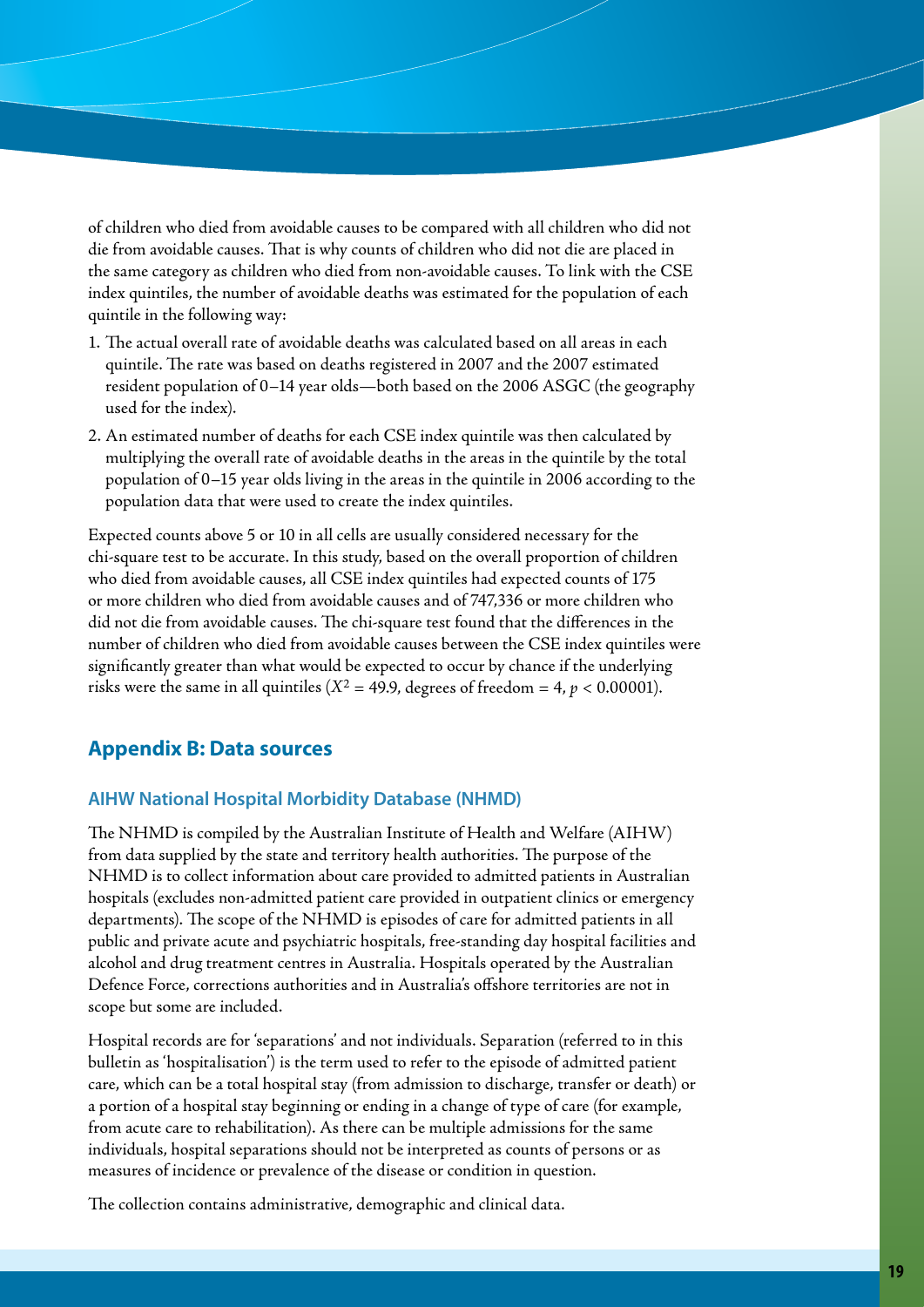Data availability: annual from 1993–94 onwards.

Data quality statement: available for data from 2010–11 onwards. The data quality statement for 2010–11 is available at <http://meteor.aihw.gov.au/content/index.phtml/ itemId/511338>.

Further information is provided on the AIHW website at <http://www.aihw.gov.au/ hospitals/australian-hospital-statistics/>.

#### **AIHW National Mortality Database**

The AIHW National Mortality Database includes information on the factors that caused death, and other information about the deceased person, such as age at death, place of death, country of birth and, where applicable, the circumstances of their death. The cause of death data are sourced from the Registrars of Births, Deaths and Marriages in each state and territory and the National Coronial Information System and compiled and coded by the Australian Bureau of Statistics (ABS).

Data availability: annual from 1964 onwards.

Data quality statement: this is available on the ABS website at <http://www.abs.gov.au/ Ausstats/abs@.nsf/0/3F9DD0533D6C4C4CCA2576F6001396CC>.

Further information is provided on the AIHW website at <http://www.aihw.gov.au/ deaths/aihw-deaths-data/>.

#### **Child social exclusion (CSE) index**

The child social exclusion (CSE) index is a geographical index of social exclusion risk for children in Australia. It combines economic and social factors that are specifically related to child outcomes. The index is calculated at the Statistical Local Area (SLA) level, which generally equates to Local Government Areas (LGAs).

Further information is provided on the National Centre for Social and Economic Modelling website at <http://web.natsem.canberra.edu.au/maps/AUST\_CSE/atlas.html>.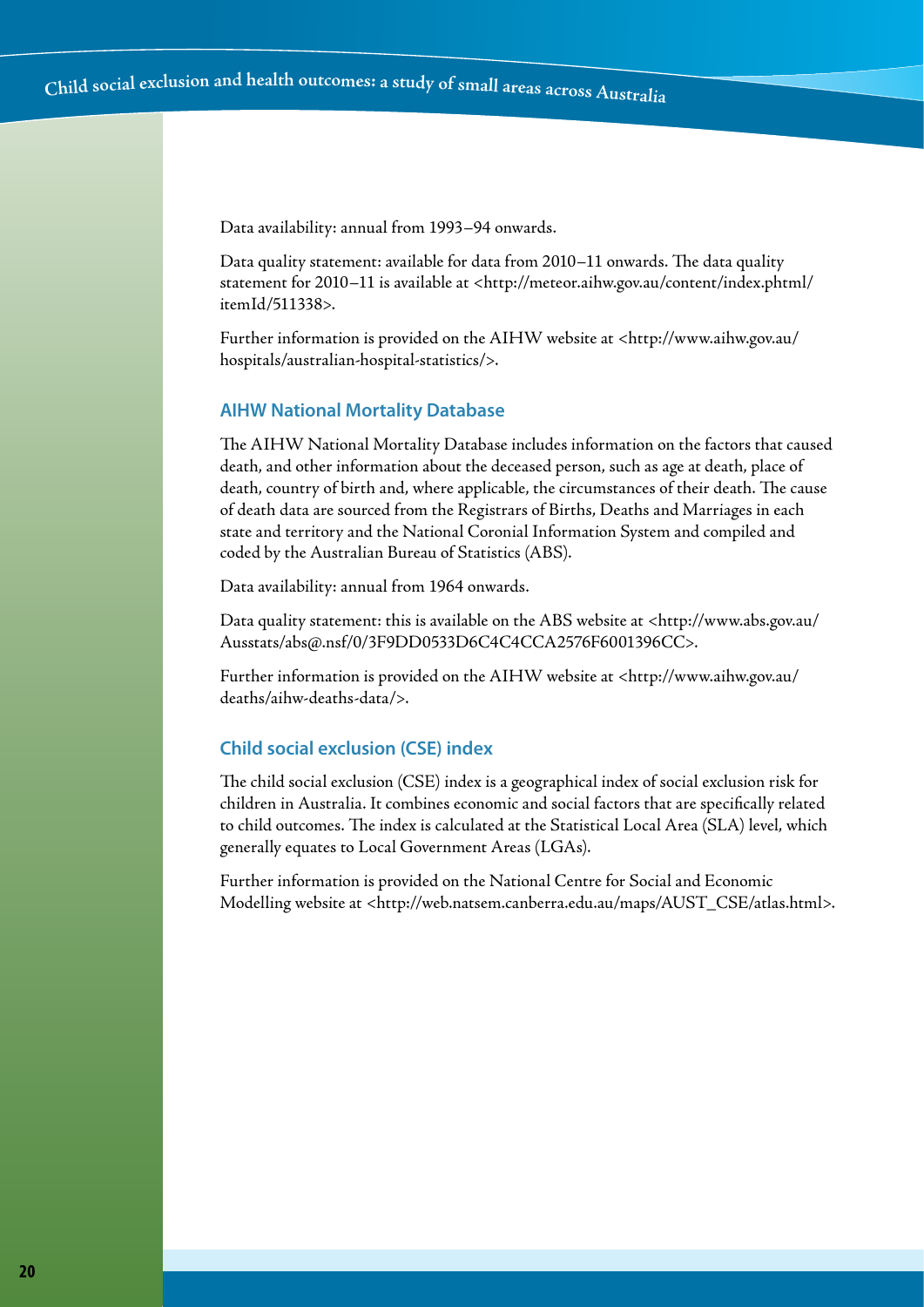# **Acknowledgments**

The authors of this bulletin were Martin Edvardsson and Deanna Eldridge of the Australian Institute of Health and Welfare (AIHW) and Itismita Mohanty and Annie Abello of the University of Canberra's National Centre for Social and Economic Modelling (NATSEM). Comments made by Fadwa Al-Yaman, George Bodilsen, Bernice Cropper, Michelle Gourley, Pamela Kinnear, Melinda Petrie, Robert Tanton, Linc Thurecht, Louise Wangerek and David Whitelaw are gratefully acknowledged.

This bulletin is the result of a collaborative project involving the AIHW and NATSEM. This project was jointly funded by the AIHW and the University of Canberra External Collaboration Grants 2011.

# **Abbreviations**

| ABS           | <b>Australian Bureau of Statistics</b>            |
|---------------|---------------------------------------------------|
| <b>ACSC</b>   | ambulatory care sensitive condition               |
| AEDI          | Australian Early Development Index                |
| <b>AIHW</b>   | Australian Institute of Health and Welfare        |
| <b>ANOVA</b>  | analysis of variance                              |
| ASGC          | Australian Standard Geographical Classification   |
| <b>CSE</b>    | child social exclusion (index)                    |
| ERP           | estimated resident population                     |
| <b>NAPLAN</b> | National Assessment Program-Literacy and Numeracy |
| <b>NATSEM</b> | National Centre for Social and Economic Modelling |
| <b>NCCH</b>   | National Centre for Classification in Health      |
| <b>PPH</b>    | potentially preventable hospitalisation           |
| <b>SLA</b>    | <b>Statistical Local Area</b>                     |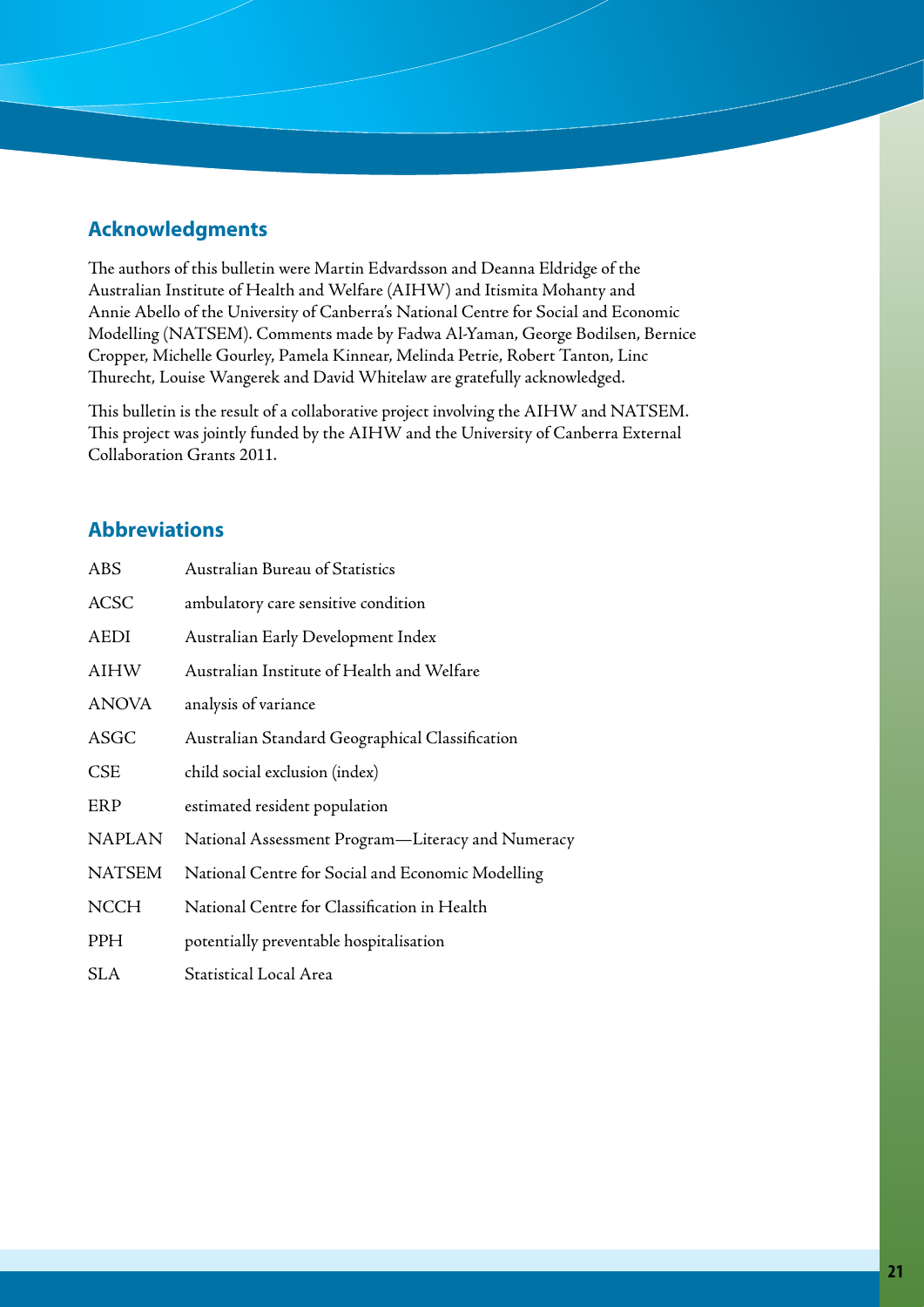## **References**

Abello A, Honge Gong C, Daly A & McNamara J 2012. Spatial dimensions of child social exclusion risk in Australia: widening the scope. Child Indicators Research 5:685–703.

AIHW (Australian Institute of Health and Welfare) 2012. Australian hospital statistics 2010–11. Health services series no. 43. Cat. no. HSE 117. Canberra: AIHW.

Butler DC, Thurecht L, Brown L & Konings P 2013. Social exclusion, deprivation and child health: a spatial analysis of ambulatory care sensitive conditions in children aged 0–4 years in Victoria, Australia. Social Science & Medicine 94:9–16.

Harding A, McNamara J, Daly A & Tanton R 2009. Child social exclusion: an updated index from the 2006 Census. Australian Journal of Labour Economics 12:41–64.

Levitas R, Pantazis C, Fahmy E, Gordon D, Lloyd E & Patsios D 2007. The multidimensional analysis of social exclusion. London: Social Exclusion Taskforce.

NCCH (National Centre for Classification in Health) 2006. International classification of diseases and related health problems: Tenth revision, Australian modification (ICD-10-AM), 5th edn. Sydney: NCCH.

NCCH 2008. International classification of diseases and related health problems: Tenth revision, Australian modification (ICD-10-AM), 6th edn. Sydney: NCCH.

Page A, Tobias M, Glover J, Wright C, Hetzel D and Fisher E 2006. Australian and New Zealand atlas of avoidable mortality. Adelaide: Public Health Information Development Unit, University of Adelaide.

Page A, Ambrose S, Glover J & Hetzel D 2007. Atlas of avoidable hospitalisations in Australia: ambulatory care-sensitive conditions. Adelaide: Public Health Information Development Unit, University of Adelaide.

Tanton R, Harding A, Daly A, McNamara J and Yap M 2010. Australian children at risk of social exclusion: a spatial index for gauging relative disadvantage. Population, Space and Place 16:135–150.

Victorian Government Department of Human Services 2004. The Victorian Ambulatory Care Sensitive Conditions Study, 2001–02. Melbourne: Public Health, Rural and Regional Health and Aged Care Services Division, Victorian Government Department of Human Services.

Zar JH 1996. Biostatistical analysis, 3rd edn. New Jersey: Prentice Hall.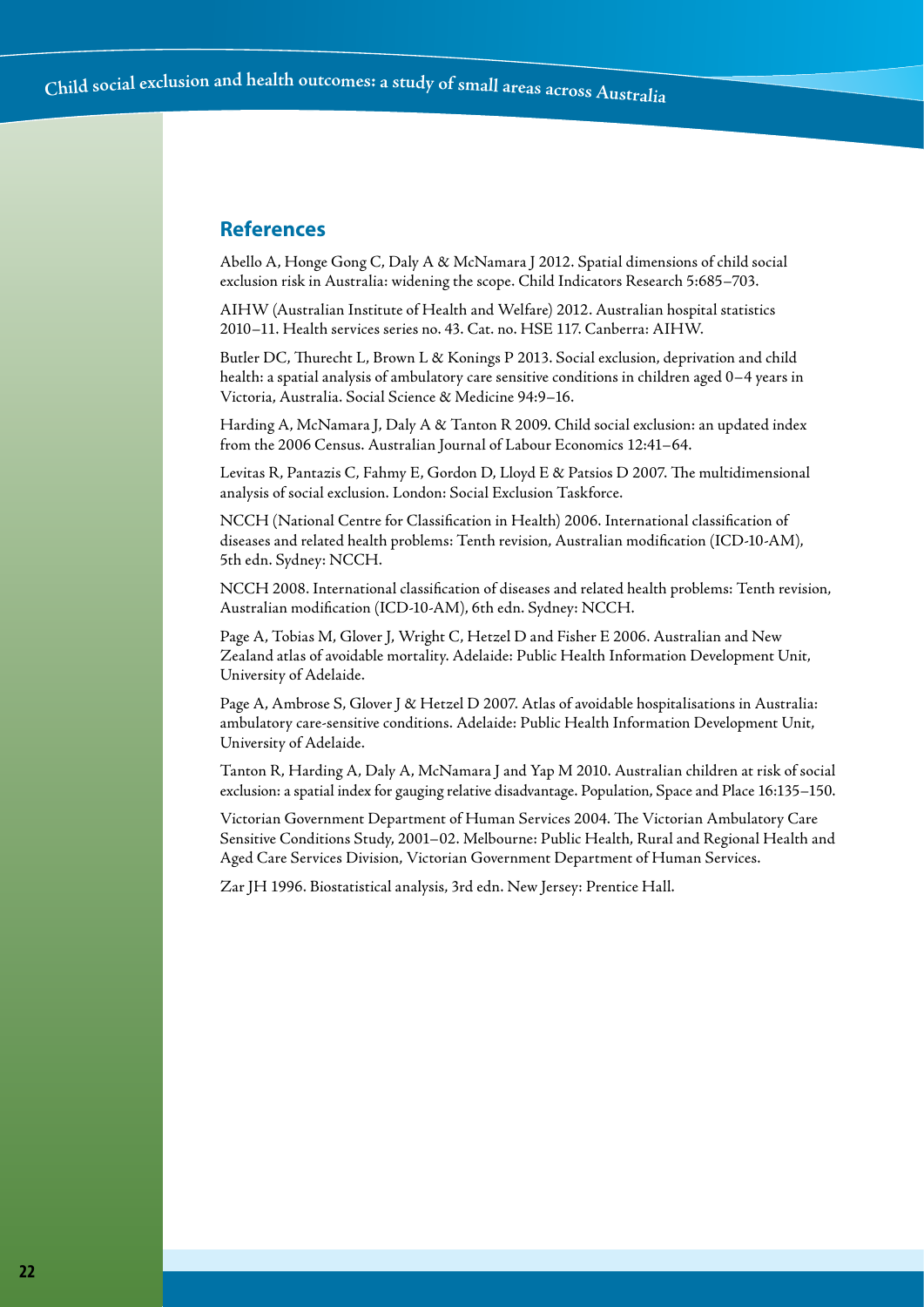# **List of tables**

| Table 2.2: Annual PPH rates of children aged 0-14, by remoteness area, 2006-07 to 2008-09  5  |
|-----------------------------------------------------------------------------------------------|
| Table 2.3: Rates of avoidable deaths of children aged 0-15, by remoteness area, 2007  6       |
| Table 3.1: Annual PPH rates of children aged 0–14, by CSE index quintile, 2006–07 to          |
| Table 3.2: Annual PPH rates of children aged 0-14 in non-remote areas, by CSE index quintile, |
| Table 3.3: Annual residual PPH rates of children aged 0-14, by remoteness classification,     |
| Table 4.1: Estimated avoidable deaths of children aged 0-15, by CSE index quintile, 2007  11  |
|                                                                                               |

# **List of figures**

| Figure 3.1: Annual PPH per 1,000 children aged 0–14, by CSE index quintile, 2006–07 to                |
|-------------------------------------------------------------------------------------------------------|
| Figure 3.2: Residual PPH rates of children aged 0-14, by remoteness classification, 2006-07           |
| Figure 4.1: Estimated rate of avoidable deaths of children aged 0-15, by CSE index quintile, 2007  11 |